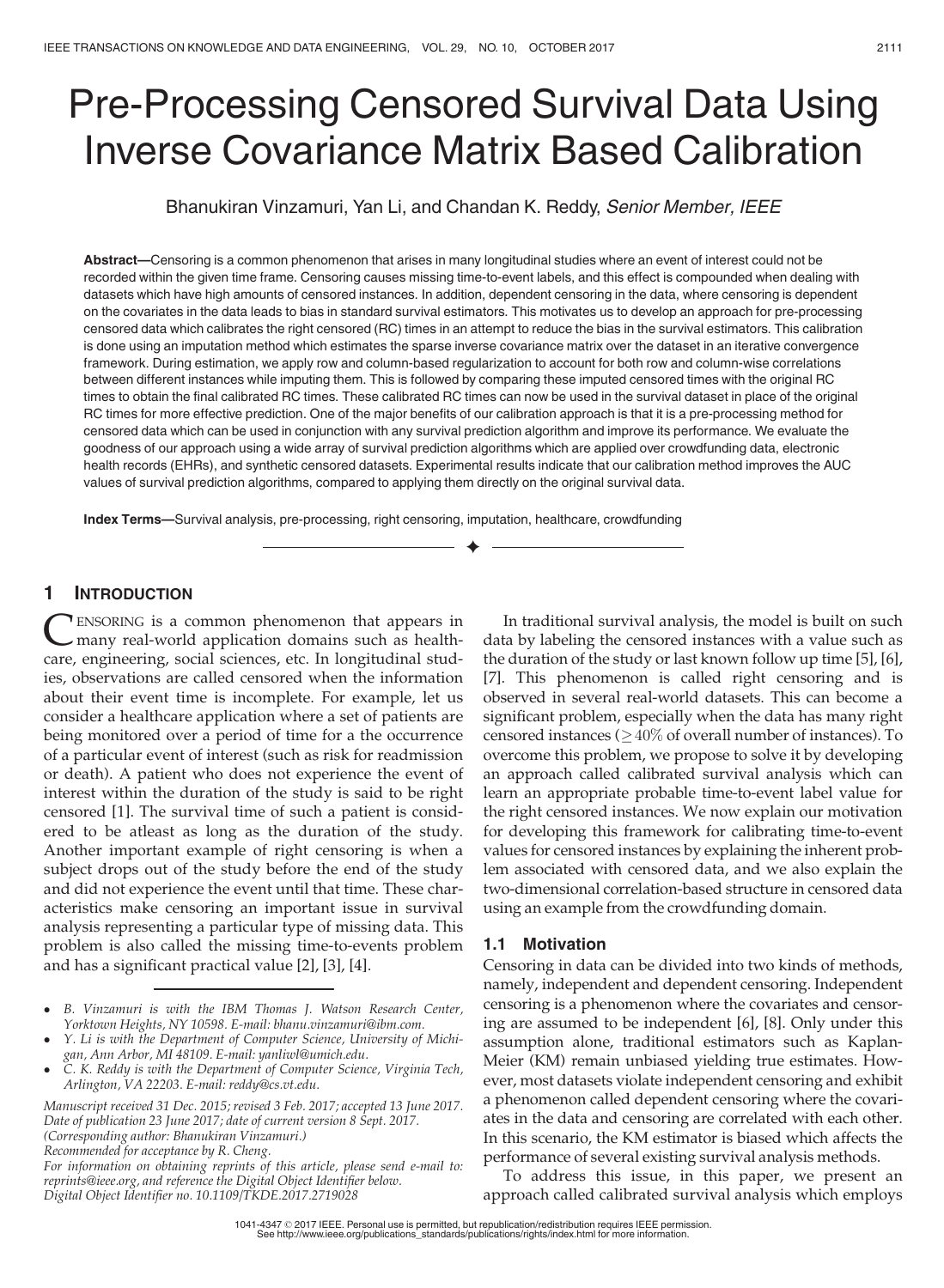The correlation structure in censored data exhibits a unique phenomenon which can be explained by considering a typical crowdfunding scenario. In this scenario, we define an event of interest as the time taken by a project to reach its pre-defined goal amount and succeed. Considering two projects which got censored, one can notice that to impute the time-to-event labels for these instances two factors need to be considered which are (i) time taken by instances similar to both of them to reach the goal amount (row-wise correlation) (ii) importance of similar features for both censored instances in determining the time-to-event (column-wise correlation). To account for both these phenomena, we use a row and column based regularization approach within an inverse covariance estimation procedure to appropriately estimate the time-to-event label. Our proposed calibrated survival analysis approach imputes the time-to-event labels for censored instances using a regularized inverse covariance matrix approach. In this paper, we present both the column-based (REC) and the row, column based (TREC) algorithms in Section 3.

Another important motivation for proposing a calibrated survival analysis framework for such real-world censored datasets can be obtained from the theory of representation learning [9]. Representation learning attempts to learn a novel representation of the data which captures the inherent structure, so that any predictive algorithm can perform better on the learned new representation. In calibrated survival analysis, through imputed censoring, we are effectively learning a new represenation of the original survival data by solving the bias problem explained earlier. We also state that imputed censoring preserves the original censored nature of the problem, and does not output a predictive model directly. Hence, our proposed approach can be used in conjunction with other existing predictive survival analysis methods. In other words, our method can be treated as an important pre-processing step that incorporates correlation structures and accordingly imputes the censored values.

# 1.2 Our Contributions

The major contributions of this paper are as follows:

- Propose a calibrated survival analysis framework which uses a novel imputed censoring approach to model the time-to-event variable. This imputed censoring approach uses a row and column regularization based inverse covariance estimation algorithm to impute the censored instances. The goal of this approach is to impute the labels for the censored instances by estimating their probable time-to-event labels in order to build a more effective representation of the survival data which an algorithm can leverage upon.
- Study the formulation of our row and column based regularized inverse covariance method which is

used in imputed censoring exhaustively. We discuss the properties of this algorithm using the  $L_1$  and  $L_2$ regularizers, but the framework can work with any regularizer with a defined  $L_p$  norm where ( $p \ge 1$ ).

 Evaluate the effectiveness of our calibration method by comparing the survival AUC (concordance index) [10] values obtained using standard survival regression algorithms on the data with and without our time-to-event calibration. We also conduct experiments to assess the convergence and the impact of regularizers and regularization parameters on the performance of our algorithm.

This paper is organized as follows, In Section 2, we present the related work on the topic of using censoring with machine learning methods. In particular, we explain the advancements in the field of Cox regression and also discuss other approaches which integrate censoring with Bayesian methods. In Section 3, we introduce important notations and definitions. In Section 4, we explain the formulation of the proposed algorithms which integrate censoring with regularized inverse covariance models. In Section 5, we present the experimental results obtained using our methods and present the tables comparing the results before and after applying calibration and we also present runtime and convergence results. Finally, in Section 6, we present the conclusions derived at the end of our study and discuss the practical implications of the proposed work.

# 2 RELATED WORK

In this section, we present the related work in the area of using machine learning methods for survival analysis, and also describe imputation methods for censored data. In the survival analysis domain, Cox regression has garnered significant interest from researchers in the biostatistics and machine learning communities [2], [11].

- Cox regression and its extensions: Cox regression is a semi-parametric method which uses a proportionality hazards (PH) assumption. It is widely used because of its effective performance and ease of availability. Some of the major extensions to Cox regression include using the lasso, elastic net and kernel elastic net regularizers [12], [13]. Graph regularization has also been used with Cox regression, where the graph laplacian is used as a penalty [14]. Finally, structured regularizers have also been used with Cox regression to integrate group based information into the optimization problem [13]. Other extensions include integrating active learning with Cox regression which can help an expert build an interactive Cox regression framework [15].
- Bayesian methods for censored data: Censored Naive Bayes (CensNB) is an approach which applies the standard Naive Bayes algorithm for censored data [16]. In this algorithm, the conditional survivor function is learned by initializing the functions using non-parametric densities, which are then subsequently smoothed using a weighted loess smoother. These models use an approach called inverse probability of censoring weighting (IPCW) for each of the records in the dataset. Bayesian Networks-based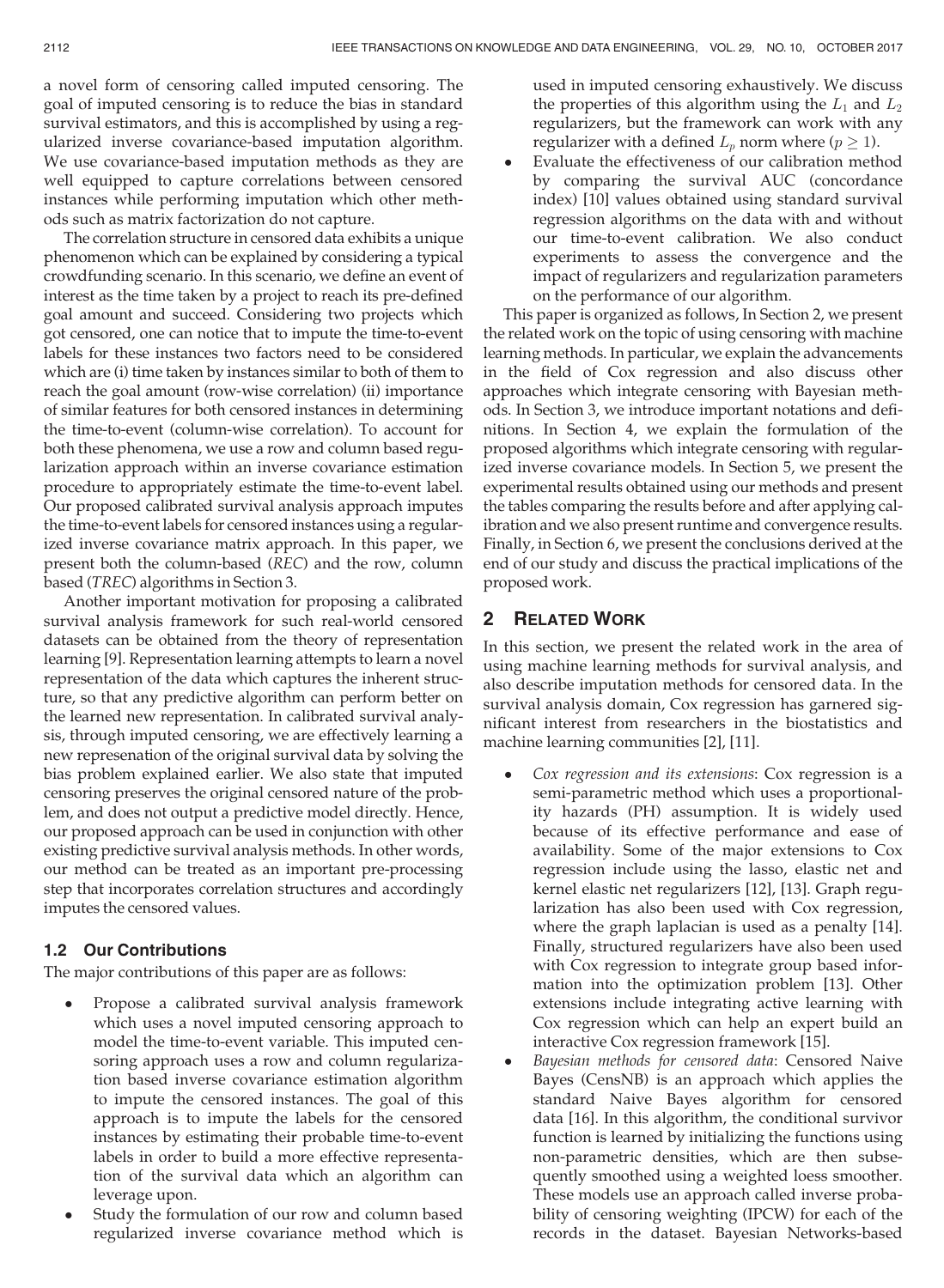| Name             | Description                           |  |  |  |
|------------------|---------------------------------------|--|--|--|
| п                | number of instances                   |  |  |  |
| $\boldsymbol{p}$ | number of columns                     |  |  |  |
| X                | $\Re^{n\times p}$ data matrix         |  |  |  |
| $\delta$         | censored indicator variable           |  |  |  |
| Σ                | $n \times n$ Row covariance matrix    |  |  |  |
| $\Delta$         | $p \times p$ column covariance matrix |  |  |  |
| $v_i$            | mean of $i^{th}$ row                  |  |  |  |
| $\mu_j$          | mean of $j^{th}$ column               |  |  |  |
| $q_r$            | row regularizer                       |  |  |  |
| $\rho_r$         | row penalty                           |  |  |  |
| $q_c$            | column regularizer                    |  |  |  |
| $\rho_c$         | column penalty                        |  |  |  |

TABLE 1 Notations Used in This Paper

methods have also been used to enhance the performance of survival trees [17], [18]. The imputation on missing instances is done using the bayesian network computed on complete instances and the model has shown to perform well in clinical trials.

 Estimation of missing time-to-events: Multiple imputation for censored data is a method where the failure times are imputed using an asymptotic data augmentation scheme based on the current estimates and the baseline survival curve [19]. Once this is done a standard procedure such as Cox regression is applied to the imputed data to update the estimates. A similar problem has been dealt within the crowdsourcing domain which predicts the time-to-event directly using the survival function [20]. Misglasso is an extension to the approach for imputing missing values by using the graphical lasso algorithm [23], [24]. Other popular approaches include the SoftImpute algorithm which uses a nuclear norm minimization subject to constraints to fill the missing entries [25]. Risk stratified imputation in survival analysis is another approach which performs stratified imputation of missing time-to-events based on groups of patients who are similar to each other. The stratification is done to ensure that not too many samples are imputed, and the imputation is done among censored instances which are similar to each other. An auxiliary variable approach to multiple imputation in survival analysis is proposed in this paper with the goal to improve efficiency using Monte Carlo methods [26]. Finally, Elastic net Buckley James (EN-BJ) [27] is a method which directly models the response for events using the least squares method, and for the censored instances the response variable is imputed using the conditional expectation values given the corresponding censoring times and covariates. This algorithm uses the elastic-net regularization term with this AFT model and was applied on high-dimensional genomic data obtaining good performance.

Our approach is different from the methods mentioned above as we aim at *calibrating* the time-to-event value and build a more effective representation of the survival data. Our approach is unique as it does not build a learner, and it can be used as a pre-processing step along with any base survival prediction algorithm to enhance its performance.

#### 3 PRELIMINARIES

In this section, we explain an overview of our proposed method for converting a censored dataset into a calibrated censored dataset. We begin by presenting the table of notations used in this paper in Table 1.

In this section, we present an overview of our pre-processing calibration method which can convert any given dataset with right censoring into a calibrated right censored dataset. In this approach, we build a framework that uses both single and composite regularization by imposing regularizers and user provided penalty parameters on both the rows (single) and rows, columns (composite) of the feature matrix.

Before presenting the algorithmic details, we review the notations used throughout the paper. In this paper, we will often refer to right censoring as censoring and vice versa.  $1<sub>n</sub>$ represents a unit vector of  $n$  entries. We use  $i$  to denote the row index and  $i$  to denote the column index.

 $X$  here represents the concatenated matrix of the features and time-to-event label values. We assume that  $X$  originally is not centered w.r.t. row and column means. The last column of  $X$  corresponds to the time attribute  $(T)$ . The remaining features correspond to the survival covariates. The timeto-event labels for those instances which are right censored originally are represented using  $T_{orig}$ . The labels finally learned after using our approach are referred to as  $T_{calib}$ . We will also use the abbreviation (RC) for right censored instances frequently through the remainder of this section.

The observed and missing parts of row  $i$  are  $o_i$  and  $m_i$ , respectively, and  $o_i$  and  $m_i$  are the analogous parts of column index *j*. Let *m* and *o* denote the complete set of missing and observed elements, respectively.  $X_{i,o_i}$  denotes the observed components of an uncensored observation  $i$  and  $X_{i,m_i}$  denote the missing components of a censored instance. This is defined this way inorder to include the notion of both missing feature values and the missing time-to-event label information for the censored instance. However, this is simplified later on when we confine the missingness to the last column of the matrix alone which corresponds to the time attribute. For each instance in  $X$ , we partition the mean and covariance to correspond to the observed parts of instance *i* and denote them by  $\mu_{o_i}$  and  $\Delta_{o_i,o_i}$ , respectively.

We now look at the probability distribution used for estimating time-to-event labels in this paper. This distribution is called a mean-restricted matrix variate normal distribution [28] which has certain desirable properties such as nonnegativity and dual covariance parameters which are needed for modeling censored event times. We provide the formulation of the probability distribution below

$$
p(\nu, \mu, \Sigma, \Delta) = (2\pi)^{-np/2} |\Sigma|^{-p/2} |\Delta|^{-n/2}
$$

$$
\times \text{etr}\left(-\frac{1}{2}(X - \nu 1_{(p)}^T - 1_{(n)}\mu^T)\Delta^{-1}\right)
$$

$$
(X - \nu 1_{(p)}^T - 1_{(n)}\mu^T)^T \Sigma^{-1}\right).
$$
(1)

In Eq. (1),  $etr(\cdot)$  represents the exponential of the trace term here. It can be clearly seen here that the row and column means are subtracted from  $X$  to center the concatenated feature time matrix. This distribution implies that the time-to-event labels are modeled with a mean  $v_i$  +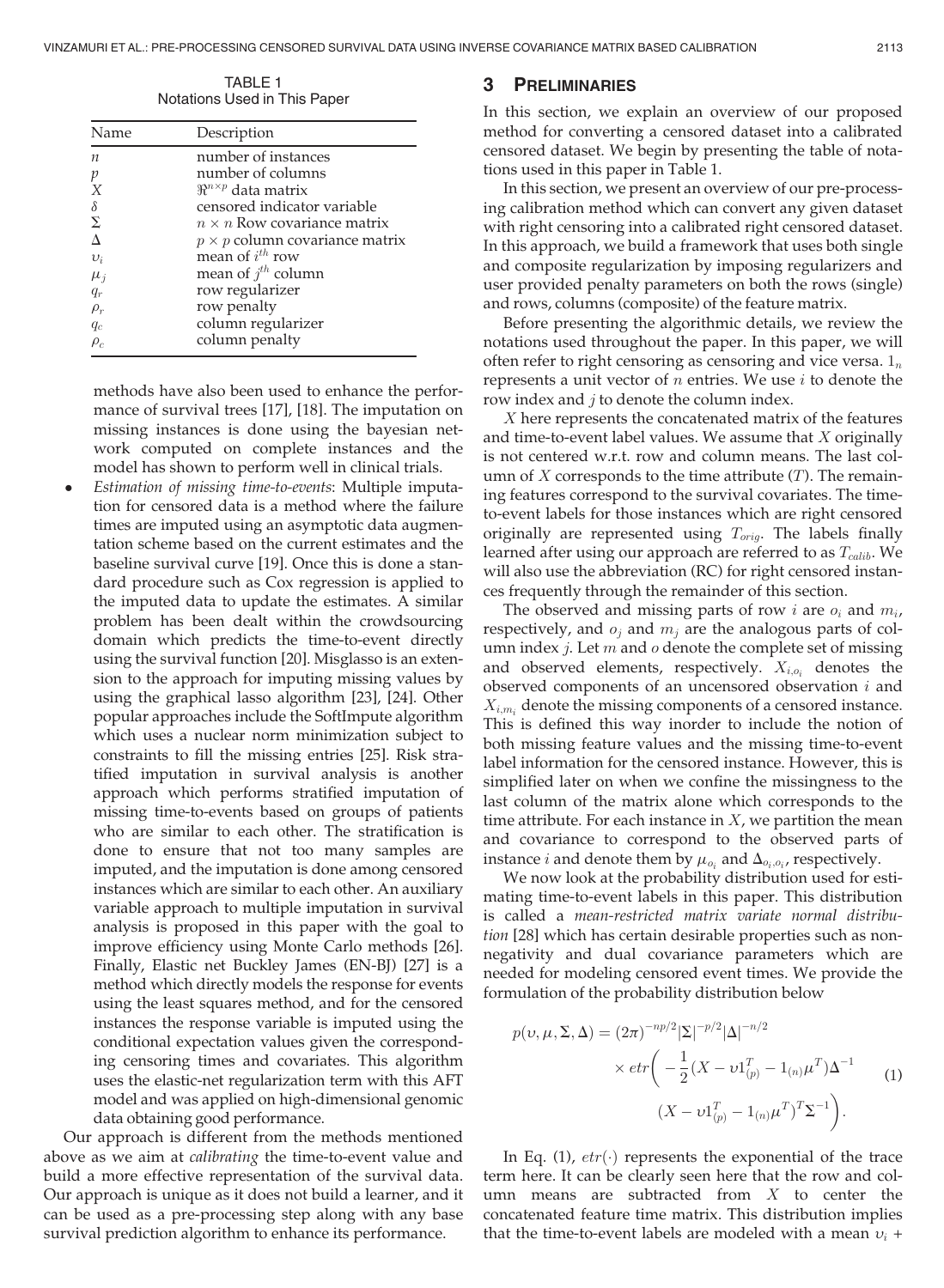

Fig. 1. Flow diagram of our approach.

 $\mu_j$  along with variance  $\Sigma_{ii}\Delta_{jj}$ . Due to this formulation, the estimated time-to-event labels are non-negative which can estimated time-to-event labels are non-negative which cannot be guaranteed with the simple normal distribution. This makes the mean-restricted matrix variate normal distribution ideally suited for modeling probable non-negative event times for censored instances.

This modeling can also be viewed as a random effects model where the estimated time-to-event label value can be expressed as  $v_i + \mu_j + \epsilon_{ij}$  where  $\epsilon_{ij} \sim N(0, \Sigma_{ii} \Delta_{jj})$  which has two additive fixed effects depending on the row and column two additive fixed effects depending on the row and column means and a random effect whose variance depends on the product of the corresponding row and column covariances.

The goal of this method is to impute the time-to-event for RC events, and in this process, calibrating it to a more optimal value. This is called the calibration step of our method where we impute the time-to-event labels for the right censored instances. We emphasize that the imputed censoring employed here preserves the censoring in this dataset.

# 4 PRE-PROCESSING USING INVERSE COVARIANCE MATRIX BASED CALIBRATION

In this section, we present the flow diagram of our approach which is followed by presenting the two methods for calibrated survival analysis. We begin by explaining the REgularized inverse covariance based Calibration (REC) method, and then present the Transposable REgularized covariance based Calibration (TREC) method. Before exploring the inner details of these algorithms, we state explicitly that both these approaches are only meant to build a more effective representation of the original survival data. The time values in the calibrated censored dataset are not the predicted values, but are only estimated by our iterative convergence framework in an effort to facilitate the process.

#### 4.1 Overview of Our Approach

We provide a flow diagram in Fig. 1 which explains how our approach works on right censored survival data. We labeled the flow diagram with numbers which indicate the steps and the direction being taken in the process. Initially, in (1), we identify the set of right censored instances in the dataset and extract the features, events and the original RC times and store them. In (2), we replace these times using temporary missing labels in order to facilitate our method for identifying and imputing these selected instances. These are combined with the features and events extracted from (1) to create a concatenated dataset. Before creating this concatenated dataset, the features and events are also stored separately to be used in the final step.

In (3), we apply the two main algorithms which will be discussed in this section, namely, REC and TREC. This gives us the imputed times for RC instances which are now compared with the original RC times in (4). The procedure used to compare these times is discussed in this section after the REC algorithm. After this step, in (5), we obtain the calibrated RC times and status variables. Finally, in (6), these calibrated outputs are combined with the feature and event matrix from (2) to obtain the final survival dataset. With this overview of our approach, we now look into the details of the two main algorithms proposed here, namely, REC and TREC.

#### 4.2 REC Algorithm

In this section, we begin by explaining the REC method which receives the censored dataset as the input and outputs the calibrated times and status, which are used for learning the final model. This algorithm is designed using an iterative convergence style optimization procedure where we initialize the missing time-to-event values and update our estimates iteratively until convergence is observed.

We now present the regularized likelihood equation used in REC algorithm in Eq. (2) which uses a single column based regularization term. One can notice that an important difference between this and the EM algorithm term is the regularization term used. Imputation is a part of the E step of the algorithm in which the conditional expectation of the complete data log-likelihood is taken given the current parameter estimates. The computation in REC can be divided into two parts which are (i) imputation-based calibration and (ii) covariance correction steps respectively. We outline both these steps in Eqs. (3) and (4)

$$
\ell_{obs}(\mu, \Delta) = \frac{1}{2} \sum_{i=1}^{n} [\log |\Delta_{o_i, o_i}^{-1}|
$$
  
 
$$
- (X_{o_i} - \mu_{o_i})^T \Delta_{o_i, o_i}^{-1} (X_{o_i} - \mu_{o_i})] - \rho_c ||\Delta^{-1}||_{q_c}.
$$
 (2)

The first step, imputation-based calibration, is given in Eq. (3). This step also involves the covariance-based correction term and the next step is given in Eq. (4). The covariance-based correction term is defined so because it is added to the cross products forming the covariance matrix

$$
\hat{X}_{i,j} = E(X_{i,j} | X_{i,o_i}, \mu', \Delta')
$$
\n
$$
= \begin{cases}\n\mu'_{m_i} + \Delta'_{m_i,o_i} \Delta'_{o_i,o_i} (x_{i,o_i} - \mu'_{o_i}), & \text{if } j \in m_i \\
X_{i,j}, & \text{if } j \in o_i\n\end{cases}
$$
\n
$$
c_{i,jj'} = \begin{cases}\n\Delta'_{m_i,m_i} - \Delta'_{m_i,o_i} \Delta'_{o_i,o_i} \Delta'_{o_i,m_i}, & \text{if } j, j' \in m_i \\
0, & \text{otherwise.} \n\end{cases}
$$
\n(3)

$$
0,
$$
\n
$$
0,
$$
\notherwise.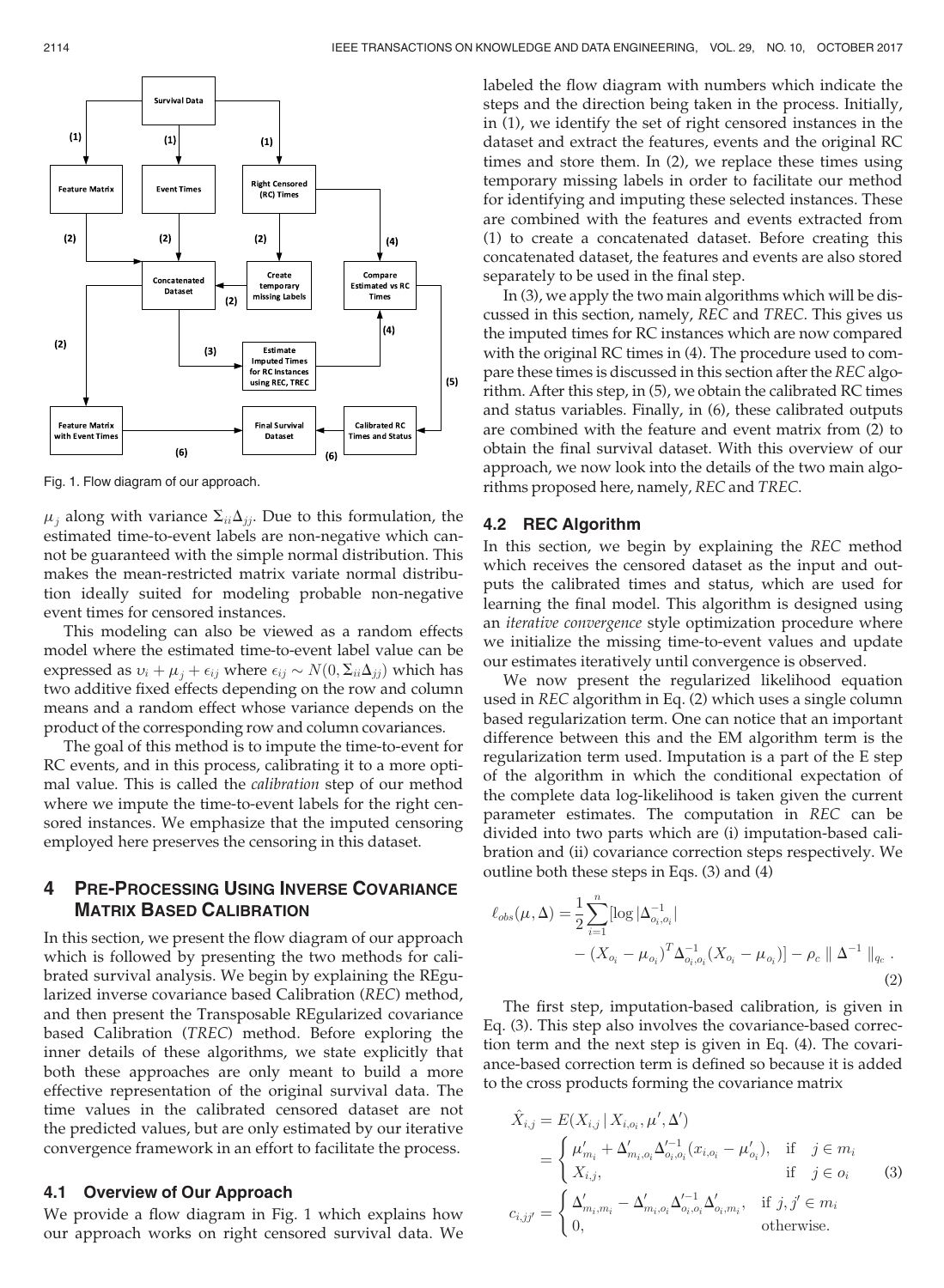

Fig. 2. Flow diagram for the CompareTimes procedure.

We can notice that in the covariance correction term  $c_{i,j'}$  is non-zero only when both  $j$  and  $j$  are missing (censored in our<br>context). The second step of our REC algorithm is the maximicontext). The second step of our REC algorithm is the maximization step which is given in Eq. (5). In this maximization step,  $\hat{\Delta}^{'}$  is computed which is done by replacing  $\mu$  with  $\hat{\mu}$  in  $\hat{\Delta}^{'}$ 

$$
E(X_{i,j}X_{i,j'} | X_{i,o_i}, \mu', \Delta') = \hat{X}_{i,j} \hat{X}_{i,j'} + c_{i,j'j}.
$$
 (4)

In Algorithm 1, we follow an iterative convergence routine similar to the traditional EM algorithm with the only difference being the introduction of a row-based regularization term and the corresponding covariance correction term. We set  $q_r$ =1 using the  $L_1$  regularizer due to its formulation as the graphical lasso which can be solved using coordinate-descent techniques efficiently

$$
Q(\theta|\theta^{k}) = \frac{n}{2} log|\Delta^{-1}| - \frac{1}{2} tr(\hat{\Delta}' \Delta^{-1}) - \rho_c \parallel \Delta^{-1} \parallel_{q_c}
$$
  

$$
\hat{\Delta'}_{jj'} = \sum_{i=1}^{n} [(\hat{x}_{ij} - \mu_j)(\hat{x}_{ij} - \mu_j) + c_{i,jj'}].
$$
 (5)

In Algorithm 1, in Line 3, we do segregate the survival data as outlined in (1) and (2) in Fig. 1. In Lines 4-6, we do the EM style optimization as explained above to iteratively estimate the values for RC instances until convergence is observed. In Lines 7-8, we employ the CompareTimes procedure as given in Fig. 2, where we compare the imputed RC times obtained from Line 6 and compare those to the original RC times. The comparison is done using the following rule. We know that for right censored instances there is a chance for the event to occur in the future which is not captured due to censoring. After applying REC, if the imputed RC time for an instance exceeds its original RC time, we conclude that this can be considered as an event and relabel it accordingly. We also modify the censored status  $(\delta)$  from 0 to 1 to indicate this is an event. This modified vector is stored in the calibrated status vector ( $\delta_{calib}$ ). However, if the imputed RC time is less than or equal to the original RC time, we cannot make any conclusion whether this is an event or not. So instances in this category are left unchanged and their censored time and status are the same as their original RC times and status, respectively.

# Algorithm 1. REC Algorithm

- 1: Input: features and time matrix X, status  $\delta$
- 2: Output: calibrated RC times  $T_{calib}$ , calibrated status  $\delta_{calib}$
- 3: Initialization:
	- (a) Store original RC times  $T_{orig}$  and replace them with temporary missing labels.
	- (b) Set the missing labels as:  $\ddot{X}_{i,m_i} = \sum_{i \in o_i} X_{ij}/n_i$ <br>(c) Set  $\mu^{(0)}$ ,  $\Delta^{(0)}$  as the empirical mean, covarian
	- (c) Set  $\mu^{(0)}, \Delta^{(0)}$  as the empirical mean, covariance.

4: E Step:

- (a) Compute  $E(X_{i,j}|x_{i,o_i}, \mu^{(k)}, \Delta^{(k)})$  as in Eq. (3)
- (b) Compute  $E(X_{i,j}X_{i,j'}|X_{i,o_i}, \mu^{(k)}, \Delta^{(k)})$  as in Eq. (4)

5: M Step:

- (a) Update Estimates:  $\hat{\mu}_j \& \Delta_{jj'}$ <br>(b) Maximize penalized log-li
- (b) Maximize penalized log-likelihood w.r.t.  $\Delta^{-1}$ to obtain the new estimate  $\hat{\Delta}$
- 6: Repeat Steps 3-5 until convergence.
- 7: Estimate imputed RC times  $(T_{imp})$  and compare with original RC times  $(T_{\text{orig}})$  using the CompareTimes procedure given in Fig. 2.
- 8: Output calibrated time-to-event variable  $T_{calib}$  and calibrated status  $\delta_{calib}$ .

This column-based regularization captures one aspect of imputing censored instances by considering the feature importance among different censored instances in determining their corresponding time-to-event labels while imputing them. This approximation of the probable event time for right censored instances as done by our approach is one of its hallmarks which eventually leads to generating a better representation of the survival data. We now present the TREC algorithm which improves over REC by considering the two-dimensional correlation structure in contrast to the uni-dimensional correlation approach employed by the former method.

# 4.3 TREC Algorithm

In this section, we present the TREC algorithm which tries to learn the inverse covariance matrix from censored data by imposing row and column-based regularization on the likelihood function. This is called the Transposable REgularized covariance based Calibration (TREC) method for censored data. The novelty of this framework lies in interpreting censoring as an imputation problem on the time-toevent variable by modeling its dependence on both row and column based features [29]. The formulation for the log-likelihood function in TREC is given by Eq. (6)

$$
\ell(\nu, \mu, \Sigma, \Delta) = \frac{p}{2} \log |\Sigma^{-1}| + \frac{n}{2} \log |\Delta^{-1}|
$$
  
 
$$
- \frac{1}{2} \text{Tr} \left( \Sigma^{-1} (X - \nu 1_{(p)}^T - 1_{(n)} \mu^T) \Delta^{-1} (X - \nu 1_{(p)}^T - 1_{(n)} \mu^T)^T \right)
$$
  
 
$$
- \rho_r \| \Sigma^{-1} \|_{q_r} - \rho_c \| \Delta^{-1} \|_{q_c} .
$$
 (6)

In Eq. (6),  $\left\| \cdot \right\|_{q_r} = \sum_{i=1}^{m^2} \left| \cdot \right|_{q_r}$  and  $q_r$  and  $q_c$  are either 1 or 2, which corresponds to either  $L_1$  or  $L_2$  regularizer. We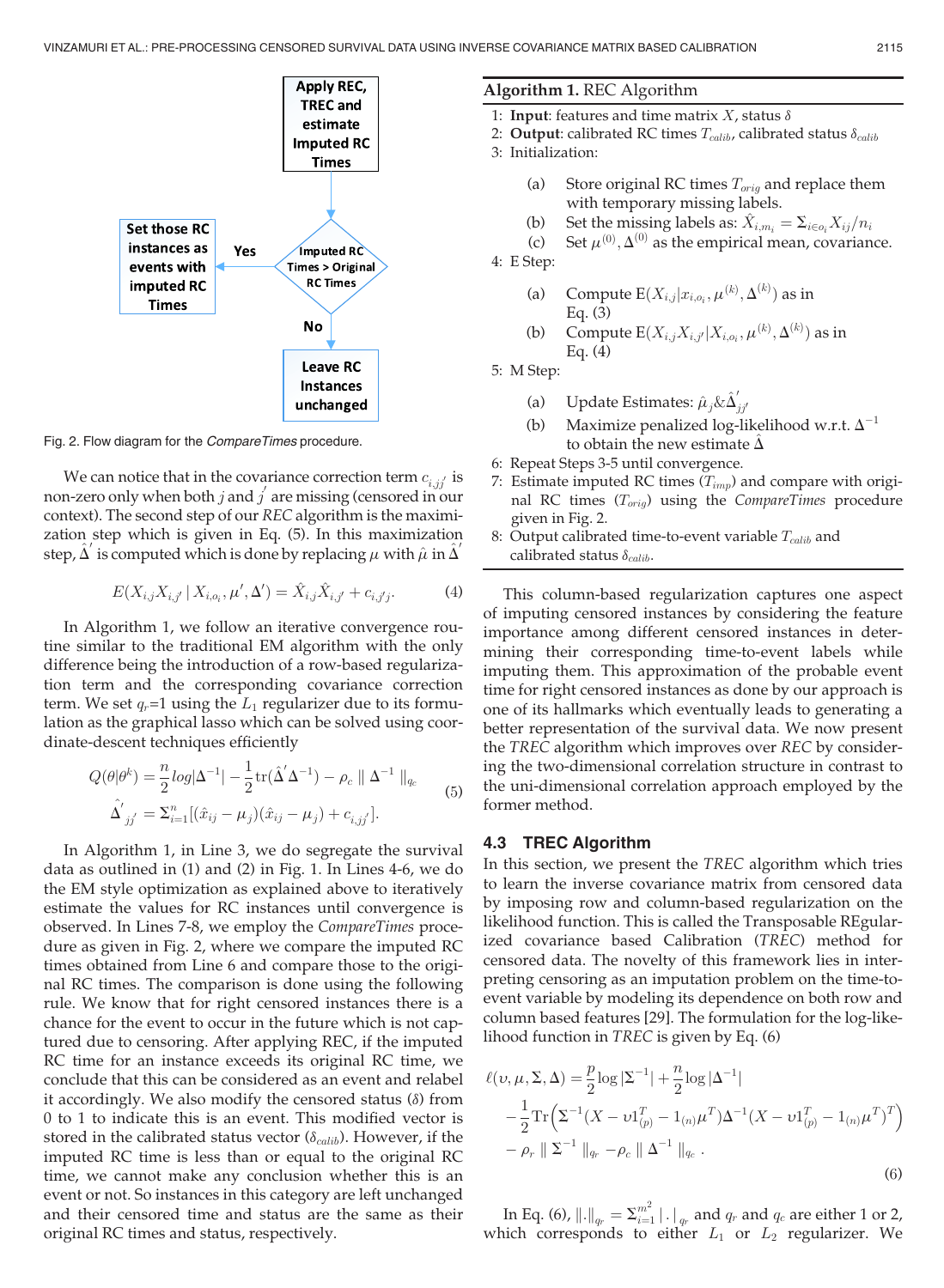consider these two choices as they are the most popular regularizers employed. Considering the  $L_1$  norm when  $q_r$  are  $q_c$ are set to 1 it is observed that solution obtained reaches a stationary point, but it not guaranteed to be the global maximum.

This happens because of the higher number of stationary points when using the  $L_1$  penalty. However, maximization with the  $L_1$  penalties can be achieved by applying the graphical lasso algorithm. This coordinate-wise maximization method used in the graphical lasso leads to a simple iterative algorithm, but it does not necessarily converge to a global maximum.

While considering the  $L_2$  penalty, on the other hand, the problem can be solved by taking the eigenvalue decomposition and a global maximum can be found. This leads to a global maximum, but the solution does not have a simple iterative form as in the case of the  $L_1$  norm. However, in both the cases, we observe that better initialization of the row and column estimates can result in a faster convergence rate.

The optimal way of beginning such assignment is through initializing them with their corresponding MLE estimates for faster convergence. In this regard, we now give the proof for the maximum likelihood estimate (MLE) of the mean parameters.

**Theorem 1.** The MLE estimates for  $v$  and  $\mu$  are

$$
\hat{\nu} = \sum_{j=1}^{p} \frac{(X_{cj} - \hat{\mu}_j)}{p}
$$
\n
$$
\hat{\mu} = \sum_{i=1}^{n} \frac{(X_{ir} - \hat{\nu}_i)}{n}.
$$
\n(7)

**Proof.** Expanding the trace term of  $\ell(M, \Sigma, \Delta)$  w.r.t.  $\mu$  and  $\nu$ and then taking partial derivatives, we get

$$
\frac{\partial \ell}{\partial \nu} = 2\Sigma^{-1} \nu 1^T \Delta^{-1} - 2\Sigma^{-1} (X - 1\mu^T) \Delta^{-1} = 0
$$
  
\n
$$
\Rightarrow \hat{\nu} 1^T = X - 1\mu^T
$$
  
\n
$$
\Rightarrow \hat{\nu} = \frac{1^T (X - 1\mu^T)}{p} = \Sigma_{j=1}^p \frac{X_{cj} - \mu_j}{p}.
$$

This can be extended in a similar manner to obtain  $\hat{\mu}$  as well which ends the proof.  $\Box$ 

With these MLE initial estimates derived, we now propose the TREC algorithm with the  $L_1$  and  $L_2$  norms as regularizers. The algorithm uses a strategy similar to block coordinate descent by maximizing on one block of coordinates at a given time, thus saving considerable computational time [30]. Conditional maximization (CM) is done with respect to one block of coordinates either  $\Sigma^{-1}$  or  $\Delta^{-1}$ .

We now put these steps together and present all the details in Algorithm 2. In this Algorithm, we begin by initializing  $\hat{v}$  and  $\hat{\mu}$  from the observed uncensored instances using the MLE estimates given in Eq. (7). We then use these values to initialize the time-to-event label and begin the computation as given in Eq. (10).

After convergence, the final values of  $\hat{v}$  and  $\hat{\mu}$  are calculated, subsequently  $T_{imp}$  is computed through our imputation step. Subsequently, we use the CompareTimes procedure to obtain  $T_{calib}$  and  $\delta_{calib}$  which are the final outputs.

We now provide the details of the convergence and complexity of our TREC algorithm. The novelty of our framework lies in estimating both the row and column sparse inverse covariance matrices. The complexity associated with each column wise computation is  $O(np)$  and this computation over *p* columns amounts to a  $O(np^2)$  time complexity. The resulting optimization problem is convex with respect to each term and it can be efficiently solved using blockwise descent methods.

#### Algorithm 2. TREC Algorithm

- 1: Input: Features and time matrix  $X$ , status  $\delta$ , regularization parameters  $\rho_r$ ,  $\rho_c$ ,  $q_r$ ,  $q_c$
- 2: Output: Calibrated RC Times  $T_{calib}$ , calibrated status  $\delta_{calib}$

3: Initialization:

- (a) Estimate  $\hat{v}$  and  $\hat{\mu}$  from observed uncensored instances using Eq. (7).
- (b) Initialize time for censored instances as  $\hat{v}_i + \hat{\mu}_j$ <br>(c) Start with nonsingular estimates  $\hat{\Sigma}$  and  $\hat{\Delta}$ .
- Start with nonsingular estimates  $\Sigma$  and  $\Delta$ .
- (d) Initalize matrices  $G, C, F, D$ .<br>Step(A): Calculate  $\hat{X}^T \hat{\Sigma}^{-1} \hat{X} + G(\hat{\Sigma}^{-1})$
- 4: E Step( $\Delta$ ): Calculate  $\hat{X}^T\hat{\Sigma}^{-1}\hat{X} + G(\hat{\Sigma}^{-1})$

as in Eq. (10)

- 5: M Step $(\Delta)$ :
	- (a) Update estimates of  $\hat{v}$  and  $\hat{\mu}$ .
	- (b) Maximize Q with respect to  $\Delta^{-1}$  to obtain  $\Delta$  using gradient as given in Eqs. (11) and (12).

6: E Step( $\Sigma$ ): Calculate  $\hat{X}\hat{\Delta}^{-1}\hat{X}^T + F(\hat{\Delta}^{-1})$ <br>as in Eq. (10)

as in Eq. (10)

7: M Step $(\Sigma)$ :

- (a) Update estimates of  $\hat{v}$  and  $\hat{\mu}$ .
- (b) Maximize Q with respect to  $\Sigma^{-1}$  to obtain
- $\hat{\Sigma}$  using gradient as in Eqs. (11) and (12).
- 8: Repeat Steps 3-7 until convergence.
- 9: Estimate imputed censored times  $(T_{imp})$  and compare with original RC times  $(T_{orig})$  using the CompareTimes procedure given in Fig. 2.
- 10: Output calibrated time-to-event variable  $T_{calib}$  and calibrated status  $\delta_{calib}$ .

# 4.4 Algorithm Analysis

We now develop the steps involved in the blockwise optimization algorithm mathematically, beginning with the observed data log-likelihood which we seek to maximize. We use this term  $X^*_{oj,j}$  to condense the likelihood equation to<br>express it in a simpler form as given in Eq. (8) express it in a simpler form as given in Eq. (8)

$$
X_{o_j,j}^* = \sum_{o_j,o_j}^{-1/2} (X_{o_j,j} - v_{o_j})
$$
  
\n
$$
\ell(v, \mu, \Sigma, \Delta) = \frac{1}{2} \left[ \sum_{j=1}^p \log |\Sigma_{o_j,o_j}^{-1}| + \sum_{i=1}^n |\Delta_{o_i,o_i}^{-1}| \right]
$$
  
\n
$$
- \frac{1}{2} \text{Tr} \left( \sum_{i=1}^n (X_{i,o_i}^* - \mu_{o_i})^T (X_{i,o_i}^* - \mu_{o_i}) \Delta_{o_i,o_i}^{-1} \right)
$$
  
\n
$$
- \rho_r || \Sigma^{-1} ||_{q_r} - \rho_c || \Delta^{-1} ||_{q_c} .
$$
\n(8)

We now derive a simple form to express each of our blockwise steps. One is expressed with respect to  $\Sigma^{-1}$  and the other with respect to  $\Delta^{-1}$  as in Eq. (10). This is possible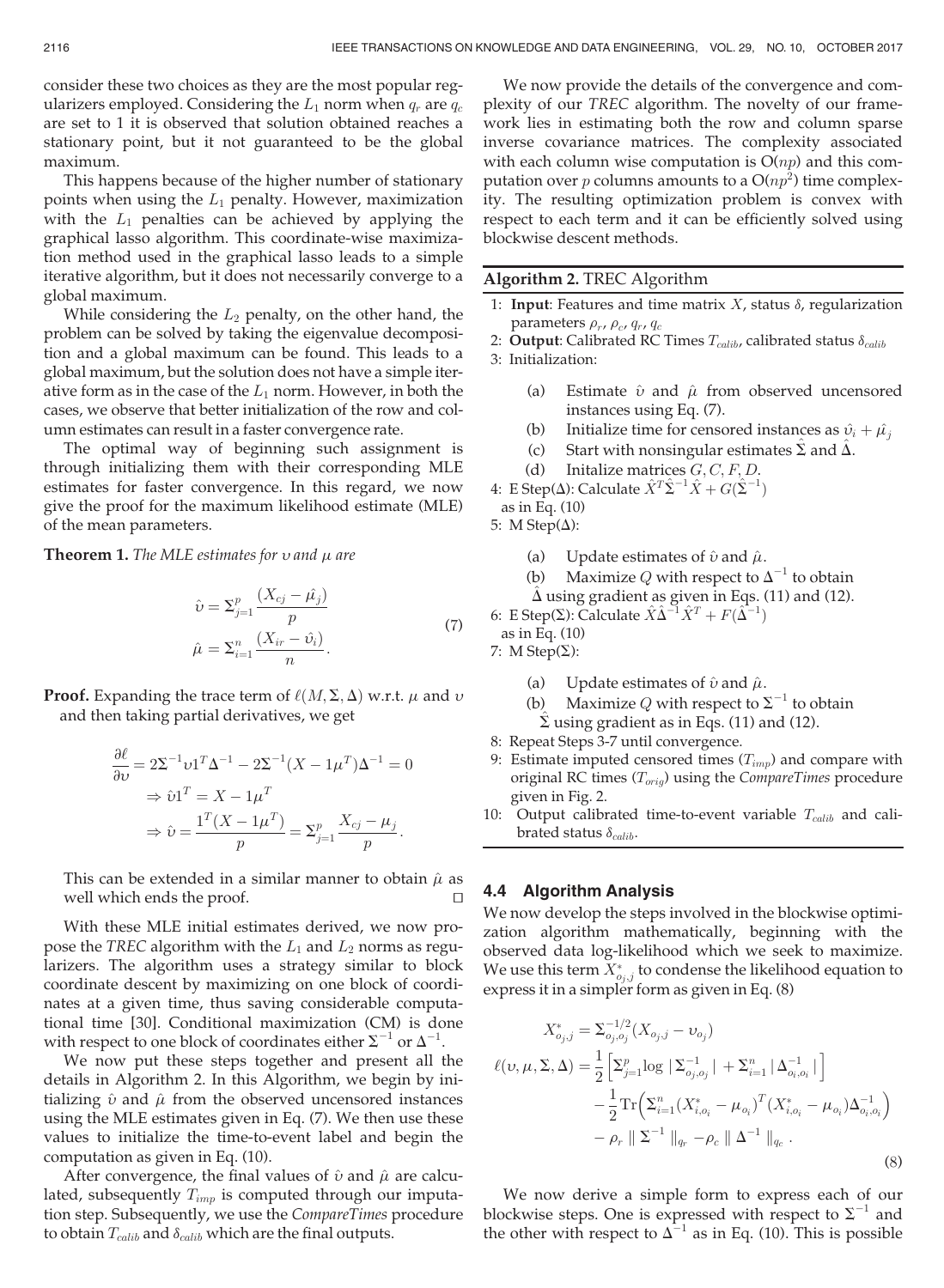because of the structure of the matrix-variate model, specifically the trace term. The model parameters are represented using  $\theta = \{v, \mu, \Sigma, \Delta\}$ . The E step, denoted by  $Q(\theta | \theta', X_o)$ , is expressed in Eq. (9) expressed in Eq. (9)

$$
Q(\theta | \theta', X_o) = E(\ell(\nu, \mu, \Sigma, \Delta) | X_o, \theta')
$$
  
\n
$$
\propto E[\text{Tr}(X^T \Sigma^{-1} \Delta^{-1} X) | X_o, \theta']
$$
  
\n
$$
\propto \text{Tr}[E(X^T \Sigma^{-1} X | X_o, \theta') \Delta^{-1}]
$$
  
\n
$$
\propto \text{Tr}[E(X \Delta^{-1} X^T | X_o, \theta') \Sigma^{-1}].
$$
\n(9)

We now provide the proof for our proposition for obtaining the simple forms of the conditional maximization step which will be used in our blockwise algorithm.

Proposition 2. The E step is proportional to the following form

$$
E[\operatorname{Tr}(X^T \Sigma^{-1} X \Delta^{-1}) | X_o, \theta']
$$
  
= 
$$
\operatorname{Tr}[(\hat{X}^T \Sigma^{-1} \hat{X} + G(\Sigma^{-1})) \Delta^{-1}]
$$
  
= 
$$
\operatorname{Tr}[(\hat{X} \Delta^{-1} \hat{X}^T + F(\Delta^{-1})) \Sigma^{-1}]
$$
  
where 
$$
\hat{X} = E(X | X_o, \theta')
$$
 and

$$
G(\Sigma^{-1}) = \begin{pmatrix} \operatorname{Tr}(C^{(11)}\Sigma^{-1}) & \dots & \operatorname{Tr}(C^{(1p)}\Sigma^{-1}) \\ \vdots & \ddots & \vdots \\ \operatorname{Tr}(C^{(p1)}\Sigma^{-1}) & \dots & \operatorname{Tr}(C^{(pp)}\Sigma^{-1}) \end{pmatrix}
$$

$$
F(\Delta^{-1}) = \begin{pmatrix} \operatorname{Tr}(D^{(11)}\Delta^{-1}) & \dots & \operatorname{Tr}(D^{(1n)}\Delta^{-1}) \\ \vdots & \ddots & \vdots \\ \operatorname{Tr}(D^{(n1)}\Delta^{-1}) & \dots & \operatorname{Tr}(D^{(nn)}\Delta^{-1}) \end{pmatrix}
$$

$$
C^{(jj')} = Cov(X_{cj}, X_{cj'} | X_o, \theta')
$$

$$
D^{(ii')} = Cov(X_{ir}, X_{i'r} | X_o, \theta').
$$

We now present the proof for this proposition

Theorem 2. We first show that

$$
E[\operatorname{Tr}(X^T \Sigma^{-1} X \Delta^{-1}) | X_o, \theta'] = \operatorname{Tr}[(\hat{X}^T \Sigma^{-1} \hat{X} + G(\Sigma^{-1})) \Delta^{-1}].
$$

**Proof.** Let  $A = X^T \Sigma^{-1} X$ , then,

$$
E[\operatorname{Tr}(X^T \Sigma^{-1} X \Delta^{-1}) | X_o, \theta'] = \operatorname{Tr}[E(A | X_o, \theta'), \Delta^{-1}]
$$

$$
E(A_{jj'}|X_o, \theta') = E(X_{cj}^T \Sigma^{-1} X_{cj'}|X_o, \theta')
$$
  
= 
$$
E\left[\sum_{k=1}^n \sum_{t=1}^n X_{tj} X_{kj'} \sigma_{tk}^{-1} |X_o, \theta'\right]
$$
  
= 
$$
\sum_{k=1}^n \sum_{t=1}^n \hat{X}_{tj} \hat{X}_{kj'} \sigma_{tk}^{-1} + \sum_{k=1}^n \sum_{t=1}^n C_{tk}^{(jj')} \sigma_{tk}^{-1}
$$
  
= 
$$
\hat{X}_{cj}^T \Sigma^{-1} \hat{X}_{cj'} + \text{Tr}(C^{(jj')} \Sigma^{-1}).
$$

Thus,  $E(A|X_o, \theta') = \hat{X}^T \Sigma^{-1} \hat{X} + G(\Sigma^{-1})$ <br>The proof showing The proof showing

$$
E[\operatorname{Tr}(X^T \Sigma^{-1} X \Delta^{-1}) | X_o, \theta']
$$
  
= 
$$
\operatorname{Tr}[(\hat{X}^T \Sigma^{-1} \hat{X} + F(\Delta^{-1})) \Sigma^{-1}],
$$



Fig. 3. Percentage of right censored instances in EHR and Kickstarter datasets.

is similar to the calculation above with  $B = X\Delta^{-1}X^T$ 

$$
E(B_{ii}|X_o, \theta') = \hat{X}_{ir} \Delta^{-1} \hat{X}_{i'r}^T + \text{Tr}(D^{(ii')}\Delta^{-1}).
$$

We now present the gradient equations which are being used in TREC with the  $L_1$  and  $L_2$  norms in Eqs. (11) and (12)

$$
\frac{\partial Q}{\partial \Delta^{-1}} = \Delta - \frac{\hat{X}^T \Sigma^{-1} \hat{X} + G(\Sigma^{-1})}{n} - \frac{2\rho_c}{n} sgn(\Delta^{-1})
$$
  
\n
$$
\frac{\partial Q}{\partial \Sigma^{-1}} = \Sigma - \frac{\hat{X} \Delta^{-1} \hat{X}^T + F(\Delta^{-1})}{p} - \frac{2\rho_r}{p} sgn(\Sigma^{-1}).
$$
\n(11)

We use a notation now through the remainder of this paper to represent the regularizer being used in TREC.  $L_1$ -TREC represents using the  $L_1$  norm in TREC. The same notation can be extended to the  $L_2$ -TREC algorithm

$$
\frac{\partial Q}{\partial \Delta^{-1}} = \Delta - \frac{\hat{X}^T \Sigma^{-1} \hat{X} + G(\Sigma^{-1})}{n} - \frac{4\rho_c}{n} \Delta^{-1}
$$
\n
$$
\frac{\partial Q}{\partial \Sigma^{-1}} = \Sigma - \frac{\hat{X} \Delta^{-1} \hat{X}^T + F(\Delta^{-1})}{p} - \frac{4\rho_r}{p} \Sigma^{-1}.
$$
\n(12)

# 5 EXPERIMENTAL RESULTS

In this section, we present the experimental results obtained using the proposed REC, TREC methods for calibrated survival analysis on EHRs, Crowdfunding (Kickstarter) [31] and synthetic datasets. In Fig. 3, we present a bar graph which plots the censored statistics for the kickstarter and EHRs. One can clearly observe that the distribution of right censored instances is higher for the kickstarter data compared to the EHRs, which is an important characteristic of the data collected from the crowdfunding domain.

In this section, we will discuss the data collection and pre-processing steps for the EHRs and kickstarter datasets. We conduct various experiments to study the importance of imputing censored instances using our methods. We provide plots which illustrate the improvements obtained in survival regression algorithms after applying our approach. Finally, we also study the effect of both the regularizers and regularization parameters on the runtime performance of our algorithms.

#### 5.1 Dataset Description

We will first describe the various kinds of datasets used in our experiments. This includes the Kickstarter data, EHRs

 $\Box$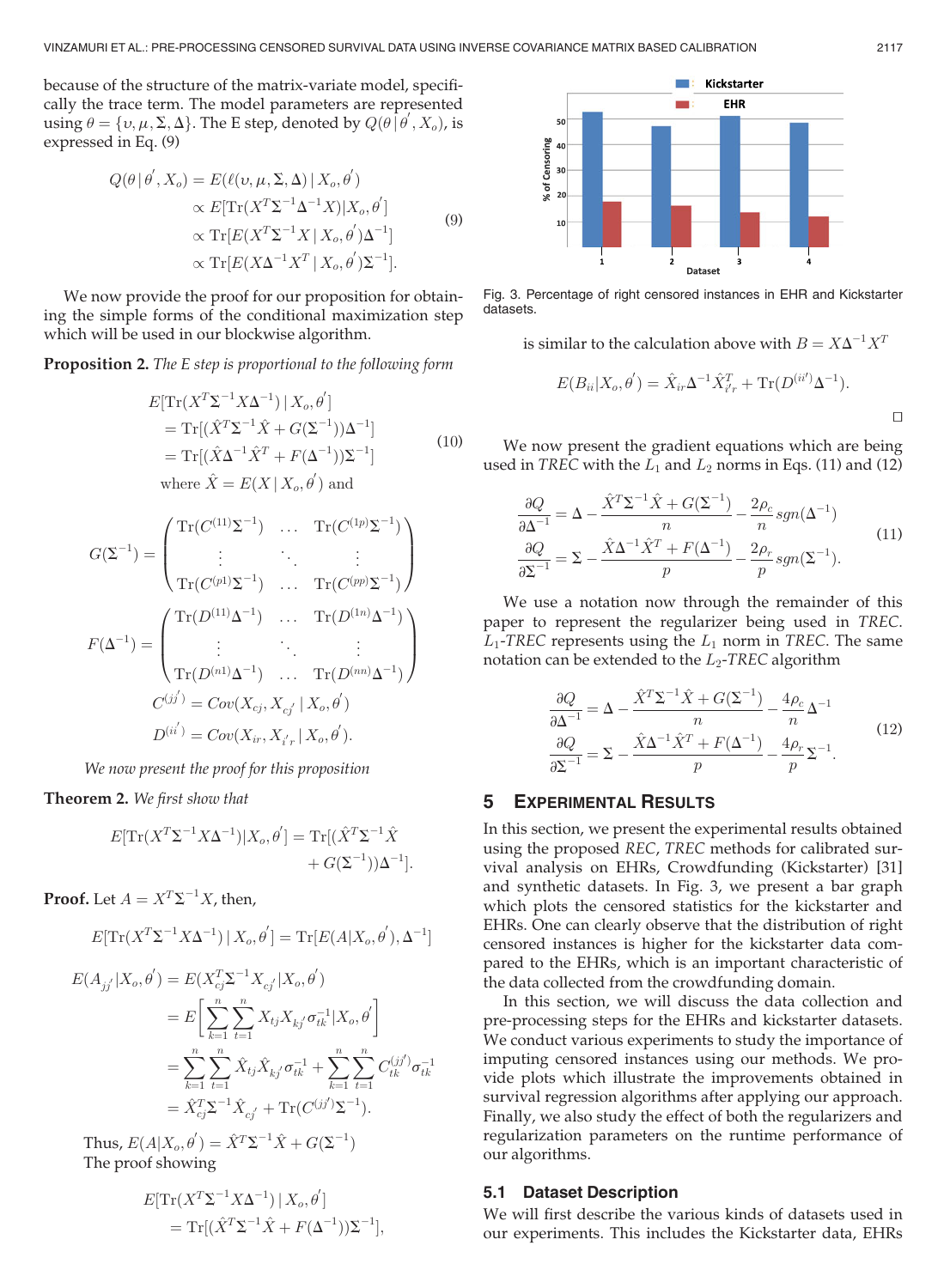TABLE 2 Kickstarter Data Statistics for 18,143 Projects

| Attr                               | Mean                          | Min        | Max                                      | StdDev                           |
|------------------------------------|-------------------------------|------------|------------------------------------------|----------------------------------|
| Goal<br>Pledged<br>backers<br>Days | 26,531<br>11.023<br>138<br>31 | 100<br>100 | 100,000,000<br>6,224,955<br>35,383<br>60 | 758,366<br>78,550<br>633<br>10.5 |

and synthetic datasets. We explain the data collection and pre-processing steps involved with each of these datasets.

# 5.1.1 Crowdfunding Datasets

For the experiments in this paper, we obtained six months of Kickstarter (a popular crowdfunding platform) data from www.kickspy.com. This dataset spans from 12/15/13 to 06/15/14, which consists of projects characterized by 30 project-based attributes. The attributes in the kickstarter datasets include a number of static features such as project goal amount, duration, textual content, etc., and two dynamic features: per-day increase in number of backers and pledged amount as given in Table 2. In this manner, a total of 18,143 projects with over 1 million backers were obtained and processed using the procedures followed in [32]. The attribute used to determine the censoring in the kickstarter datasets is the duration of the project.

Each project in our kickstarter database is tracked over a period of time until either its goal date is reached or it obtains the goal amount. If a project reaches its goal amount (event in this scenario) in a specified duration (time-to-event) this is measured as a success. However, failure to reach the specified goal amount by the end of the study would imply that the instance has been censored (possibly attains the goal amount at a later time). With this notion of censoring, we present the percentage of censored instances in kickstarter data in Table 3.

# 5.1.2 Electronic Health Records (EHRs)

We now provide the description for the EHRs considered. These datasets are longitudinal EHRs for patients admitted at the Henry Ford Health System, Detroit, Michigan over a period of 10 years. The event here is heart failure readmission and the duration is measured after the patient has been discharged from primary index hospitalization.

The statistics with the right censored percentages are provided for 5 of our sample datasets in Table 4. Readmindex represents the index of readmission for the patients. EHR0 is for data for the index hospitalization. Similarly, EHRn represents the dataset for the  $n<sup>th</sup>$  rehospitalization for the patient set considered. It should be noted that as n increases the number of patients will be reduced.

# 5.1.3 Synthetic Datasets

We generate synthetic datasets by setting the pairwise correlation between any pair of covariates to vary from  $-0.5$  to 0.5. Feature vectors of different dimensionality are generated to construct three synthetic datasets. For each of these synthetic datasets, the generated failure times  $T$  are generated through a Weibull AFT model.

We compare the effect of calibrated survival analysis on any given dataset before and after applying it, by evaluating

TABLE 3 Description of Censored Statistics in the Kickstarter Projects

| Name   | Startdate | Enddate   | # Projects | Censored $(\%)$ |
|--------|-----------|-----------|------------|-----------------|
| Kick 1 | 1/12/2013 | 1/1/2013  | 4175       | 52.99           |
| Kick 2 | 1/1/2014  | 15/3/2014 | 5229       | 47.36           |
| Kick 3 | 16/3/2014 | 31/4/2014 | 5720       | 51.25           |
| Kick 4 | 1/5/2014  | 30/6/2014 | 2969       | 48.58           |

TABLE 4 Basic Statistics for EHRs

| Readm            | Rows | Columns | Censored $(\%)$ |
|------------------|------|---------|-----------------|
| EHR 0            | 4417 | 77      | 22.20           |
| FHR <sub>1</sub> | 3410 | 77      | 17.98           |
| EHR <sub>2</sub> | 2749 | 77      | 16.44           |
| FHR <sub>3</sub> | 2209 | 77      | 13.63           |
| FHR4             | 1801 | 76      | 12.05           |

the performance using a standard survival learner. In our experiments, for each dataset, we create a new one after applying TREC based calibration and this is labeled as With, and the version before applying TREC based calibration is labeled as Without. We use this notation throughout this section.

#### 5.2 Performance Evaluation

We will now describe the evaluation metrics used in this work along with some of the implementation details for both the algorithms proposed in this paper as well as details pertaining to baseline comparison algorithms.

#### 5.2.1 Evaluation Metrics

In this section, we explain the evaluation metrics used for our experimental results. Popular metrics used in survival analysis, such as time-based AUC and survival AUC aim at evaluating the relative risk of a event for two instances, than predicting the absolute survival times for these instances. These metrics are introduced below

$$
AUC(T_c) = P(\hat{Y}_i < \hat{Y}_j | Y_i < T_c, Y_j > T_c) \\
= \frac{1}{num(T_c)} \sum_{Y_i < T_c} \sum_{Y_j > T_c} I(\hat{Y}_i < \hat{Y}_j). \tag{13}
$$

In Eq. (13), we define the time-based AUC estimated at any given time  $T_c$ .  $num(T_c)$  denotes the number of comparable pairs at time  $T_c$  and I is an indicator function.  $AUC(T_c)$ can be used to define the Survival AUC metric which measures the weighted average of the time-based AUC as given in Eq. (14). In this equation,  $T_e$  represents the set of all possible event times in the dataset, and num represents the cumulative number of comparable pairs calculated over all event times

$$
\text{Survival AUC} = \frac{1}{num} \sum_{T_c \in T_c} AUC(T_c) \cdot num(T_c). \tag{14}
$$

#### 5.2.2 Implementation Details

We implemented both REC and TREC in the R programming language. As mentioned earlier we implemented the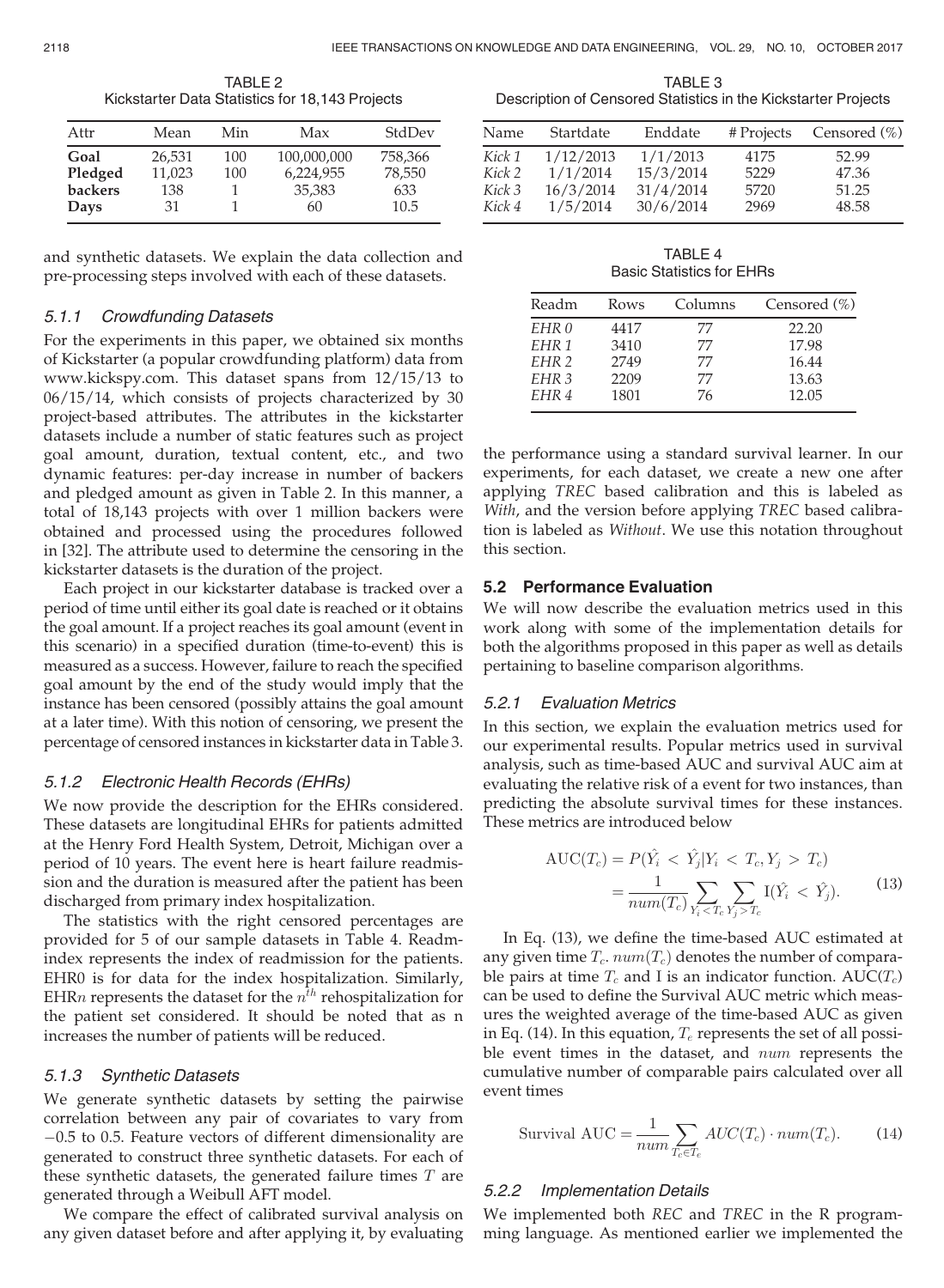versions corresponding to both the  $L_1$  and  $L_2$  norms in TREC. The glasso R package was used for solving the graphical lasso problem for solving the corresponding subproblems in REC and TREC. The iterative blockwise gradient descent algorithm was implemented as the main optimization routine for solving TREC. The corresponding parameters for regularization in REC and TREC were determined through five-fold cross validation.

In this section, we will refer to  $L_2$ -TREC as TREC, and this has been used for obtaining the results in this section. As mentioned earlier, we prefer the  $L_2$  norm as it gives us a global maximum compared to the  $L_1$  norm. So all the calibrated datasets have been generated using the  $L_2$ -TREC and REC algorithms. We reiterate explicitly that if a regularizer is not mentioned with TREC, then it is assumed to be the  $L_2$ -TREC algorithm itself. As REC uses the  $L_1$  norm alone, we do not specify the norm explicitly, and it assumed that REC refers to using the  $L_1$  norm formulation only.

We now briefly discuss the implementation details pertaining to baseline comparison algorithms. The software for CensNB is available  $at^1$  and we used our code for KEN-COX and OSCAR-COX [13]. The randomForestSRC and CoxNet R packages are used for running random survival forests and EN-COX, respectively.

We now briefly explain the baseline imputation algorithms used for comparing the performance of REC and TREC. The first baseline algorithm is SoftImpute which is a method which uses the nuclear norm regularizer and iteratively replaces the missing elements with those obtained from a soft thresholded singular value decomposition (SVD). It tries to minimize the nuclear norm subject to certain constraints [25].

The other baseline method is Misglasso which is a method that replaces the missing values using the standard graphical lasso by modifying the update step in the EM iteration [24]. We implement the misglasso algorithm by using the graphical lasso R package (glasso). The softImpute R package is used for the SoftImpute algorithm. The code for REC and TREC algorithms is available here<sup>2</sup>.

# 5.3 Integrating TREC with Survival Regression Algorithms

In this section, we present results which demonstrate the robustness of TREC algorithm on several datasets. We do not report the results obtained after applying REC as this is simply a part of the TREC framework, and we do not want to highlight this as two different contributions while presenting the results. REC is more simpler in terms of formulation and obtaining a solution compared to TREC. However, TREC is more robust in terms of performance which will be shown in this section. The baseline algorithms used in for comparison in this section are

- (1) Elastic net Cox (EN-COX) [12]: EN-COX integrates the elastic net penalty with the Cox partial log-likelihood loss function to deal with correlated features in survival data.
- (2) Kernel elastic net Cox (KEN-COX) [13]: KEN-COX supplements EN-COX with an additional feature

1. https://sites.google.com/a/umn.edu/jwolfson/software

2. https://github.com/MLSurvival/survutils

kernel term to capture more feature correlation among the survival covariates.

- (3) Oscar Cox (OSCAR-COX) [13]: This method uses the Octagonal Shrinkage Clustering Algorithm for Regression (OSCAR) [33] as a regularizer along with the Cox partial log-likelihood loss function to capture feature grouping among survival covariates.
- (4) CoxBoost [34]: This is an extension of Cox regression which uses the boosting method to create an ensemble of learners.
- (5) Censored Naive Bayes (CensNB) [16]: This is a bayesian based approach which uses inverse probability weighted censoring mechanism to obtaining probability estimates for prediction.
- (6) Random Survival Forests (RSF) [35]: RSF and CoxBoost are ensemble based methods which use survival trees and boosting for prediction, respectively.
- (7) Boosted Concordance Index (BoostCI) [36]: This approach optimizes the concordance index directly to build an effective regression model in contrast to other maximum likelihood based approaches such as Cox regression.
- (8) Elastic net Buckley James (EN-BJ) [27]: EN-BJ uses a semi-parametric accelerated failure time (AFT) model with elastic net regularization.

The results from Tables 5 and 6 indicate that when TREC is applied on the censored dataset (With), the survival regression algorithm is able to yield a better performance in comparison to using the original right censored dataset (Without). We attribute this better performance to the fact that TREC models the censored missing time-toevent values using a row and column regularization method which infers the correlation patterns among censored instances which is needed to impute the time-toevent labels for RC instances correctly. The improvements in survival AUC values are prominent with both Cox regression-based algorithms as given in Table 5, and other survival algorithms as given in Table 6. These improvements also confirm that the performance of our approach does not depend on using any specific kind of survival regression algorithm.

In addition, in this experiment, we also report the p-values measuring whether the difference between the model built on the calibrated data using TREC differs significantly from the model built without calibration. We report these *p*-values in brackets next to the concordance index. These are reported for two algorithms here, namely, CoxBoost and EN-BJ only as the performance of our pre-processing approach does not depend the algorithm being used for prediction. This value is calculated by comparing two concordance indices using this method [37] and estimating if their difference is statistically significant by calculating the corresponding  $p$ -values. Using these metrics the better performing model among the With and Without calibrated datasets is marked in bold in Tables 5 and 6 for each algorithm. The  $p$ -values in Tables 5 and 6 indicate that survival models built on the calibrated data are more robust as indicated by the overall low *p*-values. *p*-values  $\leq 0.05$  are considered to be good enough to show the statistical significance of the good enough to show the statistical significance of the results obtained using our methods. A good survival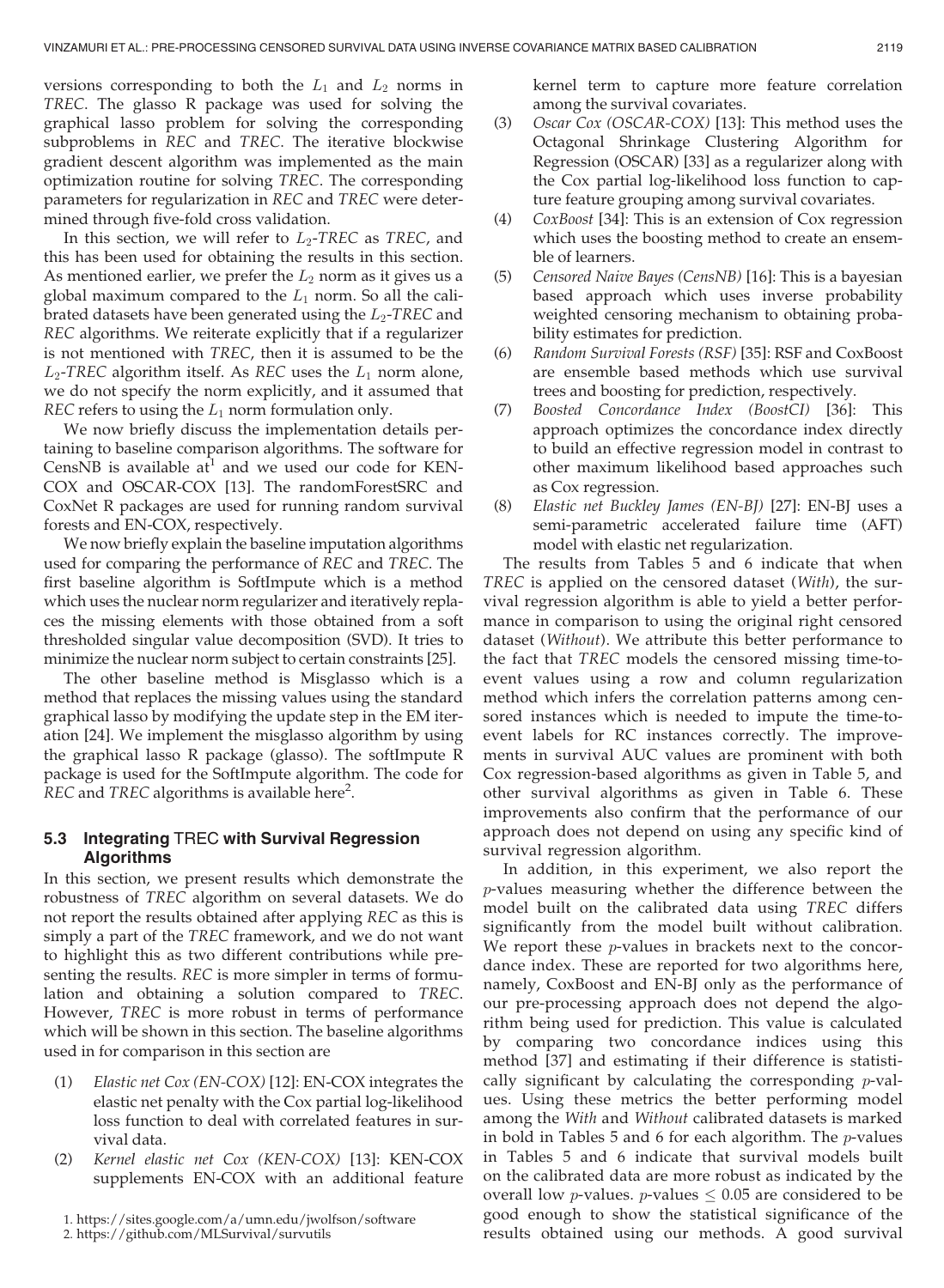#### TABLE 5 Comparison of Survival AUC Values with Standard Deviation (std) and p-Values for Different Cox Regression Algorithms without and with (TREC) Applied on Kickstarter, EHR, and Synthetic Censored Datasets

| Dataset          | EN-COX  |         | <b>KEN-COX</b> |         | OSCAR-COX |         | CoxBoost |                |
|------------------|---------|---------|----------------|---------|-----------|---------|----------|----------------|
|                  | Without | With    | Without        | With    | Without   | With    | Without  | With (p-value) |
| Kick 1           | 0.812   | 0.835   | 0.794          | 0.803   | 0.811     | 0.843   | 0.831    | 0.866(0.039)   |
|                  | (0.071) | (0.044) | (0.011)        | (0.027) | (0.093)   | (0.064) | (0.022)  | (0.075)        |
| Kick 2           | 0.811   | 0.865   | 0.819          | 0.841   | 0.832     | 0.874   | 0.803    | $0.825(7e-9)$  |
|                  | (0.132) | (0.048) | (0.031)        | (0.073) | (0.045)   | (0.031) | (0.045)  | (0.071)        |
| Kick 3           | 0.807   | 0.820   | 0.793          | 0.833   | 0.814     | 0.833   | 0.793    | $0.827(6e-15)$ |
|                  | (0.049) | (0.033) | (0.104)        | (0.079) | (0.022)   | (0.067) | (0.097)  | (0.019)        |
| Kick 4           | 0.773   | 0.817   | 0.782          | 0.811   | 0.821     | 0.853   | 0.811    | $0.833(4e-7)$  |
|                  | (0.088) | (0.045) | (0.091)        | (0.037) | (0.102)   | (0.076) | (0.050)  | (0.061)        |
| EHR0             | 0.585   | 0.606   | 0.618          | 0.605   | 0.632     | 0.643   | 0.631    | 0.642(0.041)   |
|                  | (0.094) | (0.113) | (0.021)        | (0.065) | (0.016)   | (0.025) | (0.033)  | (0.089)        |
| EHR <sub>1</sub> | 0.592   | 0.609   | 0.611          | 0.637   | 0.629     | 0.655   | 0.622    | $0.625(3e-14)$ |
|                  | 0.106   | (0.041) | (0.087)        | (0.055) | (0.031)   | (0.074) | (0.011)  | (0.061)        |
| EHR <sub>2</sub> | 0.598   | 0.605   | 0.624          | 0.611   | 0.618     | 0.599   | 0.637    | $0.665(5e-16)$ |
|                  | (0.082) | (0.041) | (0.038)        | (0.091) | (0.028)   | (0.116) | (0.081)  | (0.064)        |
| EHR <sub>3</sub> | 0.581   | 0.595   | 0.611          | 0.639   | 0.607     | 0.626   | 0.631    | $0.648(9e-21)$ |
|                  | 0.016   | (0.019) | (0.058)        | (0.022) | (0.030)   | (0.084) | (0.011)  | (0.082)        |
| EHR 4            | 0.618   | 0.633   | 0.641          | 0.655   | 0.644     | 0.661   | 0.689    | $0.675(1e-8)$  |
|                  | (0.043) | (0.096) | (0.088)        | (0.101) | (0.041)   | (0.037) | (0.021)  | (0.066)        |
| Syn 1            | 0.668   | 0.673   | 0.681          | 0.699   | 0.677     | 0.664   | 0.693    | $0.715(2e-7)$  |
|                  | (0.027) | (0.074) | (0.065)        | (0.032) | (0.072)   | (0.121) | (0.084)  | (0.033)        |
| Syn 2            | 0.872   | 0.902   | 0.890          | 0.910   | 0.927     | 0.943   | 0.872    | 0.933(0.009)   |
|                  | (0.039) | (0.104) | (0.088)        | (0.057) | (0.018)   | (0.041) | (0.032)  | (0.017)        |
| Syn 3            | 0.727   | 0.719   | 0.785          | 0.854   | 0.887     | 0.931   | 0.856    | $0.922(4e-10)$ |
|                  | (0.096) | (0.041) | (0.016)        | (0.041) | (0.043)   | (0.109) | (0.037)  | (0.029)        |

#### TABLE 6

Comparison of Survival AUC Values with Standard Deviation (std) and p-Values for CensNB, RSF, BoostCl, and EN-BJ Algorithms without and with (TREC) Applied on Kickstarter, EHR, and Synthetic Censored Datasets

| Dataset          | CensNB  |         | <b>RSF</b> |         | <b>BoostCI</b> |         | EN-BI   |                |
|------------------|---------|---------|------------|---------|----------------|---------|---------|----------------|
|                  | Without | With    | Without    | With    | Without        | With    | Without | With (p-value) |
| Kick 1           | 0.771   | 0.804   | 0.802      | 0.799   | 0.785          | 0.803   | 0.818   | 0.824(0.017)   |
|                  | (0.066) | (0.089) | (0.069)    | (0.088) | (0.113)        | (0.045) | (0.029) | (0.054)        |
| Kick 2           | 0.783   | 0.809   | 0.811      | 0.833   | 0.743          | 0.733   | 0.853   | 0.879(0.031)   |
|                  | (0.145) | (0.071) | (0.044)    | (0.077) | (0.082)        | (0.103) | (0.077) | (0.141)        |
| Kick 3           | 0.761   | 0.753   | 0.732      | 0.758   | 0.763          | 0.725   | 0.835   | $0.841(1e-4)$  |
|                  | (0.002) | (0.087) | (0.043)    | (0.021) | (0.089)        | (0.088) | (0.022) | (0.071)        |
| Kick 4           | 0.722   | 0.773   | 0.796      | 0.812   | 0.722          | 0.744   | 0.839   | 0.851(0.019)   |
|                  | (0.013) | (0.091) | (0.057)    | (0.028) | (0.097)        | (0.114) | (0.102) | (0.064)        |
| EHR0             | 0.572   | 0.591   | 0.599      | 0.611   | 0.517          | 0.552   | 0.594   | $0.601(1e-26)$ |
|                  | (0.037) | (0.078) | (0.069)    | (0.071) | (0.093)        | (0.064) | (0.033) | (0.081)        |
| EHR <sub>1</sub> | 0.575   | 0.588   | 0.583      | 0.609   | 0.543          | 0.565   | 0.571   | $0.604(4e-10)$ |
|                  | (0.092) | (0.044) | (0.117)    | (0.081) | (0.025)        | (0.071) | (0.062) | (0.110)        |
| EHR <sub>2</sub> | 0.573   | 0.606   | 0.581      | 0.591   | 0.575          | 0.591   | 0.566   | $0.601(7e-12)$ |
|                  | (0.044) | (0.097) | (0.118)    | (0.039) | (0.068)        | (0.013) | (0.034) | (0.045)        |
| EHR <sub>3</sub> | 0.609   | 0.631   | 0.611      | 0.636   | 0.626          | 0.639   | 0.593   | $0.614(3e-16)$ |
|                  | (0.177) | (0.085) | (0.035)    | (0.087) | (0.041)        | (0.045) | (0.025) | (0.088)        |
| EHR 4            | 0.621   | 0.659   | 0.633      | 0.627   | 0.665          | 0.693   | 0.638   | $0.644(1e-9)$  |
|                  | (0.034) | (0.082) | (0.069)    | (0.076) | (0.901)        | (0.119) | (0.081) | (0.067)        |
| Syn 1            | 0.654   | 0.661   | 0.633      | 0.642   | 0.643          | 0.679   | 0.641   | $0.669(2e-10)$ |
|                  | (0.099) | (0.133) | (0.078)    | (0.091) | (0.125)        | (0.188) | (0.105) | (0.087)        |
| Syn 2            | 0.847   | 0.867   | 0.852      | 0.905   | 0.836          | 0.896   | 0.866   | $0.875(3e-8)$  |
|                  | (0.109) | (0.086) | (0.122)    | (0.076) | (0.065)        | (0.018) | (0.026) | (0.004)        |
| Syn 3            | 0.714   | 0.764   | 0.834      | 0.841   | 0.740          | 0.748   | 0.780   | $0.799(1e-4)$  |
|                  | (0.096) | (0.155) | (0.071)    | (0.033) | (0.027)        | (0.164) | (0.019) | (0.031)        |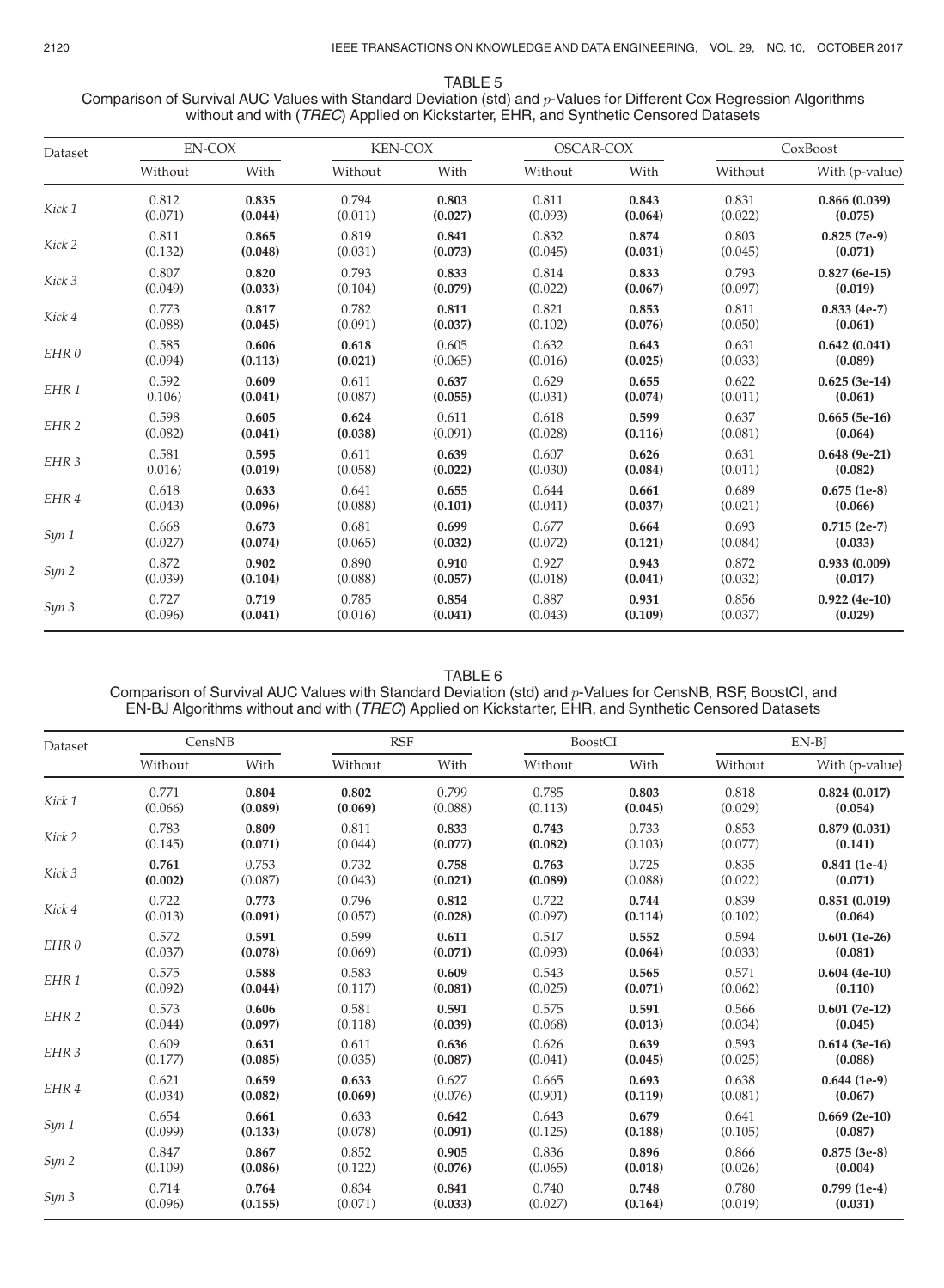

Fig. 4. Runtime on kickstarter dataset using  $L_1$ ,  $L_2$ -norms in TREC.

model will have high concordance index and low  $p$ -values as illustrated in the results from Tables 5 and 6. We attribute the good performance of these algorithms due to our effective calibration technique which enhances the predictive power of survival algorithms.

# 5.4 Impact of Regularizers and Regularization Parameters on TREC Algorithm

In this section, we study the influence of the row and column regularizers and parameters on the convergence and runtime of the TREC algorithm. We study the runtime using both  $L_1$  and  $L_2$  regularizers in TREC to assess their time efficiency. We use one of the kickstarter datasets (Kick 1) for this experiment. The values of the row and column regularization parameters were obtained using cross validation for this dataset.

In Fig. 4, we plot the runtime in seconds on the Y-axis, and the number of instances sampled from Kick 1 dataset are labeled on the X-axis. We run both our  $L_1$  and  $L_2$  norm based TREC algorithms separately to measure their runtime. We can observe that among the two norms  $L_2$ -norm is more time efficient compared to the  $L_1$ -norm. The  $L_1$  norm uses the graphical lasso solver and the higher number of stationary points observed in this formulation results in higher runtime to obtain convergence. This makes the  $L_2$ norm the more efficient regularizer due to better scalability. However, the  $L_2$  norm does not provide sparse solutions with respect to the inverse covariance matrix estimated which affects the interpretability of the solution when dealing with high-dimensional datasets. So there is a trade-off between choosing the  $L_1$  and  $L_2$ -norms.

In another experiment, we also study the impact of the choice of the regularization parameters on the convergence of TREC. In Fig. 5, the X-axis represents the indices of the four kickstarter datasets used in this paper. The Yaxis represents the number of iterations needed for TREC to converge for each dataset using three sets of regularization parameter values. The legend indicates the values chosen for the regularization parameters  $\rho_r$  and  $\rho_c$ . We observe that the choice of regularization parameters does not affect the convergence, as there is no uniform pattern observed. So these experiments allow us to conclude that the choice of regularizer is important, but the value of these regularization parameters does not affect the convergence of TREC significantly. We conducted this analysis also to evaluate the impact of the regularization parameters on the survival AUC values. We observed that the



Fig. 5. Iterations for convergence using  $L_2$ -norm based TREC.

survival AUC values did not change much which indicates that our framework is not sensitive to the row and column regularization parameters in terms of both runtimes and performance.

#### 5.5 Improvement in AUC with Imputed Censoring

In this experiment, we plot the survival AUC values of the learning algorithm when we gradually sample instances from the calibrated data (With) using different methods for imputing the missing time-to-event values in survival data. This experiment helps us interpret how the calibrated samples are contributing towards building a more efficient model as they are sampled iteratively. The approaches used for imputation in this experiment include SoftImpute [25], Misglasso [24], REC and TREC. In this experiment, we present the results for the synthetic datasets, kickstarter datasets and EHRs.

The learning algorithm considered for this experiment was the (EN-COX) algorithm. As determined from the previous experiment, the choice of the learning algorithm was not a part of our approach, so we can choose any arbitrary survival learner. We train the initial survival model using all the uncensored instances, and we continuously sample instances from a pool of censored instances and add them to retrain a survival model. These censored instances have been imputed using REC and TREC. Simultaneously, we also impute these instances iteratively using SoftImpute and Misglasso before training a new survival model.

As imputed censored instances are added to the training data from the censored pool, we retrain the model and plot the survival AUC values on this combined dataset of the initial set of uncensored instances and the sampled censored instances. From the plots in Fig. 6, we observe that the survival AUC values improve for most of the cases, with the improvements being prominent for TREC compared to other competing methods and REC stands as the second best method.

The better performance of TREC is because it is effective in interpreting the missing values in the time-to-event labels for censored instances, as it imputes these values considering the two-dimensional correlation structure within the covariance matrix in its formulation. Calibrated time-toevent labels tend to provide the survival model with more discriminative information which is evident from the improvement in the survival AUC values.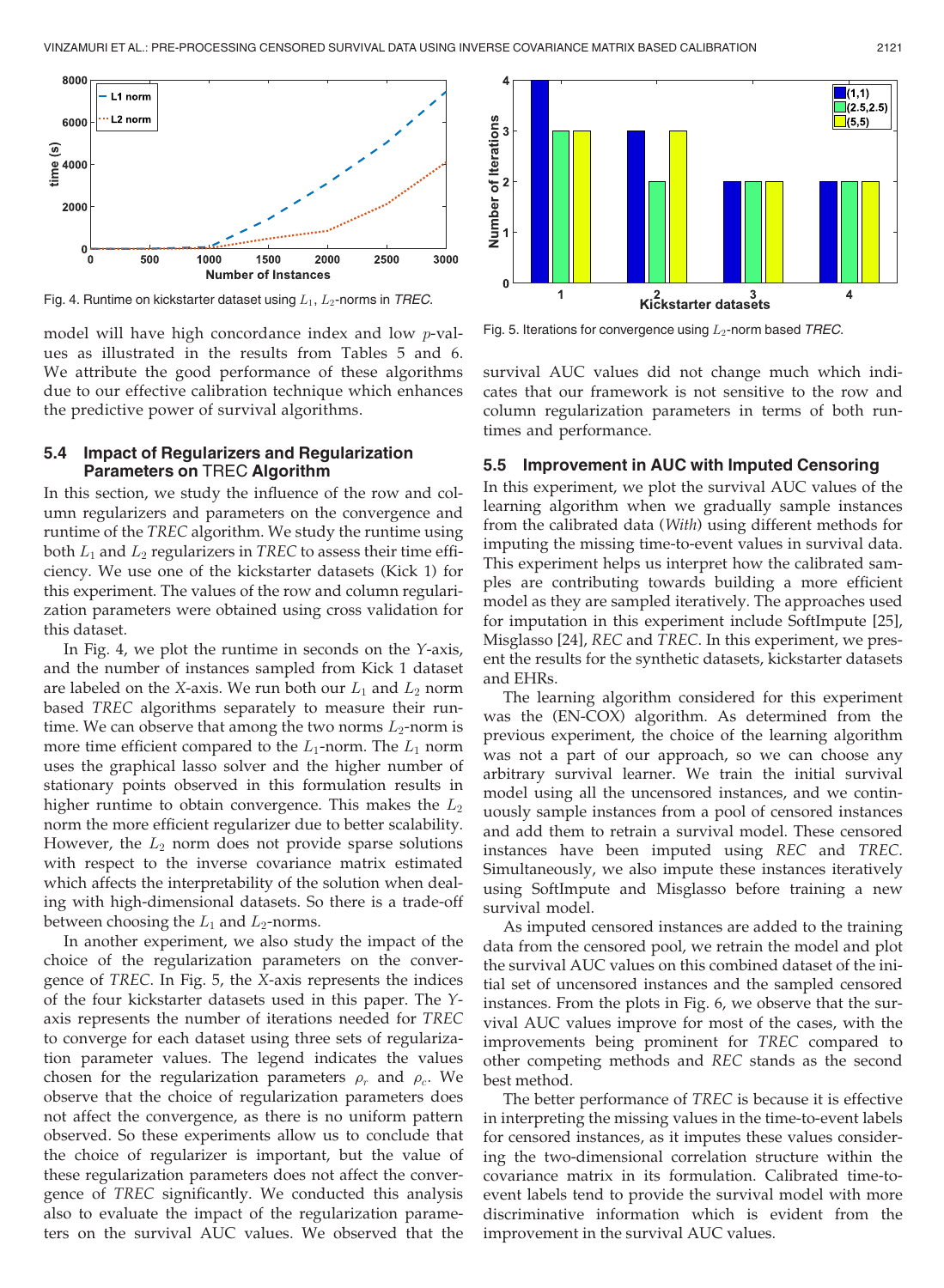

Fig. 6. Survival AUC values at varying percentages of censored samples obtained for calibrated synthetic, kickstarter, and EHR datasets using REC, TREC, SoftImpute, and Misglasso methods.

# 6 CONCLUSION

In this paper, we presented a framework for pre-processing survival data by calibrating the time-to-event labels for right censored instances in the dataset. We motivate the necessity for this application by considering the two-dimensional correlation structure in censored data which needs to be

inferred by a method before labeling these censored instances. These methods are very useful in several real-world application problems such as (i) mining clinical data to identify hospital readmissions (ii) following projects in crowdfunding to determine their success. Traditional survival learners cannot be used directly for such data, since the time-to-event label information that is used for censored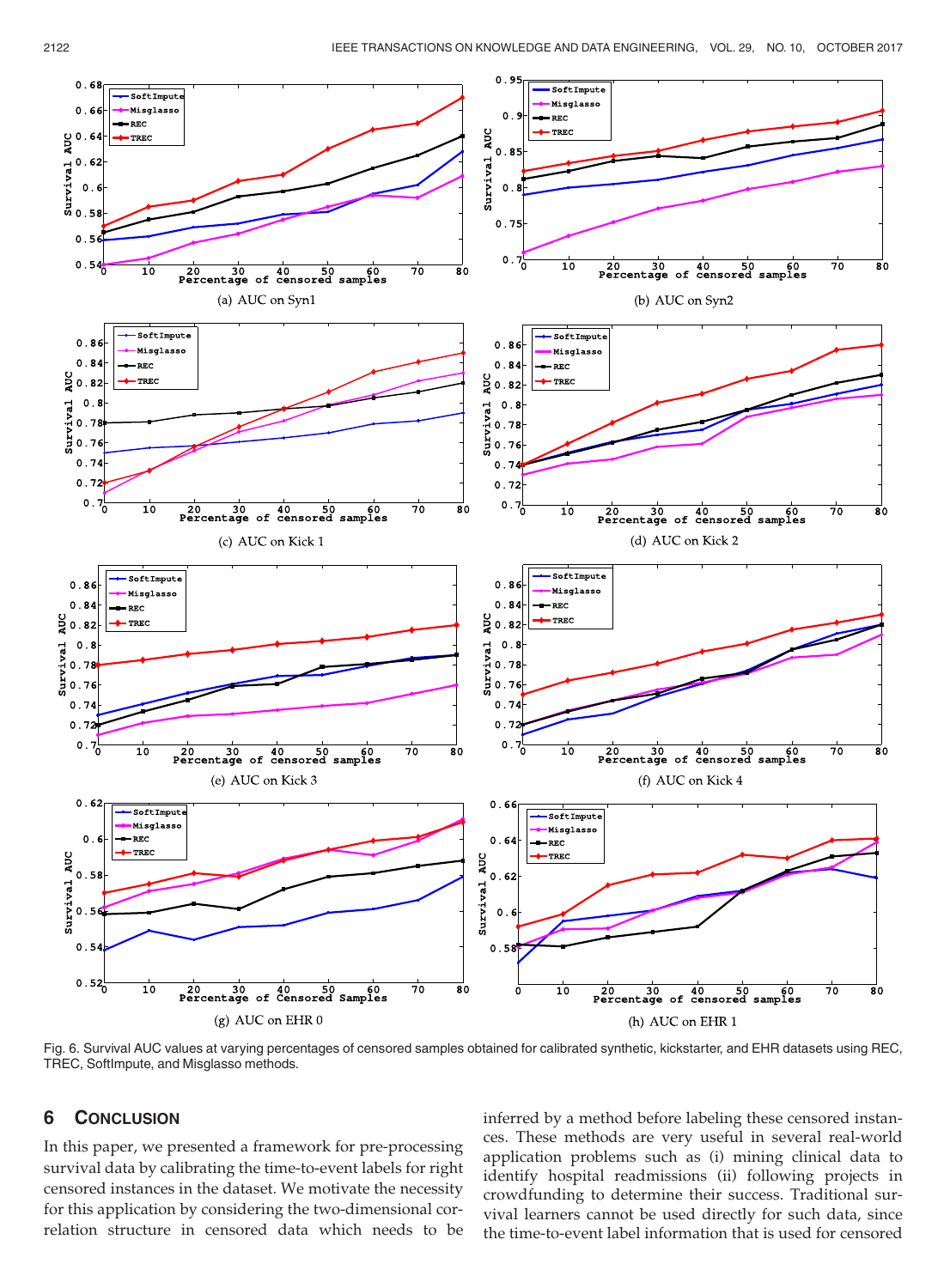instances is incomplete. Erroneous time-to-event labels in such instances could misguide the learning algorithm which is undesirable.

To overcome this problem, we introduce a pre-processing method which makes it easy for a domain expert to convert right censored data to calibrated right censored data which is a more effective representation of the dataset. We studied two methods in this paper, namely, REC and TREC. REC uses the column-based regularization and TREC uses a composite row and column-based regularization. The experimental results reveal that both these methods help in improving the survival AUC of algorithms in comparison to other methods. This work can be extended to interval based censoring to identify methods to calibrate censored instances in that domain.

# ACKNOWLEDGMENTS

This work was supported in part by the National Science Foundation grants IIS-1707498, IIS-1619028, and IIS-1646881. The authors would like to thank Dr. David E. Lanfear from the Henry Ford Health System, Detroit, MI, for providing us with electronic health records for our analysis. They also acknowledge the contributions of Dr. Vineeth Rakesh from Wayne State University for providing us with the crowdfunding datasets.

#### **REFERENCES**

- [1] H. Koul, V. Susarla, and J. Van Ryzin, "Regression analysis with randomly right-censored data," Anna. Statist., vol. 9, no. 6, pp. 1276–1288, 1981.
- [2] D. R. Cox, "Regression models and life-tables," J. Roy. Statistical Soc., vol. 34, no. 2, pp. 187–220, 1972.
- [3] A. Coolen and L. Holmberg, 'Principles of Survival Analysis. London, U.K.: Oxford Univ. Press, 2013.
- [4] P. Sasieni, "Cox regression model," Encyclopedia Biostatistics, vol. 1, pp. 1006–1020, 1999.
- [5] P. Wang, Y. Li, and C. K. Reddy, "Machine learning for survival analysis: A survey," ACM Comput. Surveys, vol. 1, no. 1, pp. 1–38, 2017.
- [6] J. P. Klein and M. L. Moeschberger, Survival Analysis: Techniques for Censored and Truncated Data. Berlin, Germany: Springer Science & Business Media, 2005.
- [7] D. W. Hosmer Jr., S. Lemeshow, and S. May, Applied Survival Analysis: Regression Modelling of Time to Event Data. Hoboken, NJ, USA: Wiley, 2008.
- [8] C.-F. Chung, P. Schmidt, and A. D. Witte, "Survival analysis: A survey," J. Quantitative Criminology, vol. 7, no. 1, pp. 59-98, 1991.
- [9] Y. Bengio, A. Courville, and P. Vincent, "Representation learning: A review and new perspectives," IEEE Trans. Pattern Anal. Mach. Intell., vol. 35, no. 8, pp. 1798–1828, Aug. 2013.
- [10] M. Gönen and G. Heller, "Concordance probability and discriminatory power in proportional hazards regression," Biometrika, vol. 92, no. 4, pp. 965–970, 2005.
- [11] R. Tibshirani, "The lasso method for variable selection in the cox model," Statist. Med., vol. 16, no. 4, pp. 385–395, 1997.
- [12] N. Simon, J. Friedman, T. Hastie, and R. Tibshirani, "Regularization paths for Cox's proportional hazards model via coordinate descent," J. Statistical Softw., vol. 39, no. 5, 2011, Art. no. 1.
- [13] B. Vinzamuri and C. K. Reddy, "Cox regression with correlation based regularization for electronic health records," in Proc. IEEE 13th Int. Conf. Data Mining, 2013, pp. 757–766.
- [14] W. Zhang, T. Ota, V. Shridhar, J. Chien, B. Wu, and R. Kuang, "Network-based survival analysis reveals subnetwork signatures for predicting outcomes of ovarian cancer treatment," PLoS Comput. Biol, vol. 9, no. 3, pp. 1–16, 2013.
- [15] B. Vinzamuri, Y. Li, and C. K. Reddy, "Active learning based survival regression for censored data," in Proc. 23rd ACM Int. Conf. Inf. Knowl. Manag., 2014, pp. 241–250.
- [16] J. Wolfson, et al., "A naive bayes machine learning approach to risk prediction using censored, time-to-event data," Statisti. Med., vol. 34, no. 21, pp. 2941-2957, 2015.
- [17] P. M. Rancoita, M. Zaffalon, E. Zucca, F. Bertoni, and C. P. De Campos, "Bayesian network data imputation with application to survival tree analysis," Comput. Statist. Data Anal., vol. 93, pp. 373–387, 2016.
- [18] M. J. Fard, P. Wang, S. Chawla, and C. K. Reddy, "A bayesian perspective on early stage event prediction in longitudinal data," IEEE Trans. Knowl. Data Eng., vol. 28, no. 12, pp. 3126–3138, Dec. 2016.
- [19] W. Pan, "A multiple imputation approach to cox regression with interval-censored data," Biometrics, vol. 56, no. 1, pp. 199–203, 2000.
- [20] J. Wang, S. Faridani, and P. Ipeirotis, "Estimating the completion time of crowdsourced tasks using survival analysis models," Crowdsourcing Search Data Mining, vol. 31, pp. 31–34, 2011.
- [21] J. Friedman, T. Hastie, and R. Tibshirani, "Sparse inverse covariance estimation with the graphical lasso," Biostatistics, vol. 9, no. 3, pp. 432–441, 2008.
- [22] P. J. Green, "On use of the EM for penalized likelihood estimation," J. Royal Statistical Soc. Series B (Methodological), vol. 52, no. 3, pp. 443–452, 1990.
- [23] X.-L. Meng and D. B. Rubin, "Maximum likelihood estimation via the ECM algorithm: A general framework," Biometrika, vol. 80, no. 2, pp. 267–278, 1993.
- [24] N. Städler and P. Bühlmann, "Missing values: Sparse inverse covariance estimation and an extension to sparse regression," Statist. Comput., vol. 22, no. 1, pp. 219–235, 2012.
- [25] R. Mazumder, T. Hastie, and R. Tibshirani, "Spectral regularization algorithms for learning large incomplete matrices," J. Mach. Learn. Res., vol. 11, no. 10, pp. 2287–2322, 2010.
- [26] C. L. Faucett, N. Schenker, and J. M. Taylor, "Survival analysis using auxiliary variables via multiple imputation, with application to aids clinical trial data," Biometrics, vol. 58, no. 1, pp. 37–47, 2002.
- [27] S. Wang, B. Nan, J. Zhu, and D. G. Beer, "Doubly penalized buckley–james method for survival data with high-dimensional covariates," Biometrics, vol. 64, no. 1, pp. 132–140, 2008.
- [28] B. Efron, "Are a set of microarrays independent of each other?" Annal. Appl. Statist., vol. 3, no. 3, pp. 922–942, 2009.
- [29] G. I. Allen and R. Tibshirani, "Transposable regularized covariance models with an application to missing data imputation," Annal. Appl. Statist., vol. 4, no. 2, pp. 764–790, 2010.
- [30] D. M. Witten, R. Tibshirani, and T. Hastie, "A penalized matrix decomposition, with applications to sparse principal components and canonical correlation analysis," Biostatistics, vol. 10, no. 3, pp. 515–534, 2009.
- [31] Y. Li, V. Rakesh, and C. K. Reddy, "Project success prediction in crowdfunding environments," in Proc. 9th ACM Int. Conf. Web Search Data Mining, pp. 247–256. 2016.
- [32] V. Rakesh, J. Choo, and C. K. Reddy, "Project recommendation using heterogeneous traits in crowdfunding," in Proc. 9th Int. AAAI Conf. Web Social Media, 2015, pp. 337–346.
- [33] H. D. Bondell and B. J. Reich, "Simultaneous regression shrinkage, variable selection, and supervised clustering of predictors with oscar," Biometrics, vol. 64, no. 1, pp. 115–123, 2008.
- [34] H. Binder, "CoxBoost: Cox models by likelihood based boosting for a single survival endpoint or competing risks," R Package Version, vol. 1, pp. 1778–1791, 2013.
- [35] H. Ishwaran, U. B. Kogalur, E. H. Blackstone, and M. S. Lauer, "Random survival forests," Annal. Appl. Statist., vol. 2, no. 3, pp. 841–860, 2008.
- [36] A. Mayr and M. Schmid, "Boosting the concordance index for survival data–a unified framework to derive and evaluate biomarker combinations," PloS ONE, vol. 9, no. 1, pp. 834–843, 2014.
- [37] L. Kang, W. Chen, N. A. Petrick, and B. D. Gallas, "Comparing two correlated C-indices with right-censored survival outcome: A one-shot nonparametric approach," Statist. Med., vol. 34, no. 4, pp. 685–703, 2015.